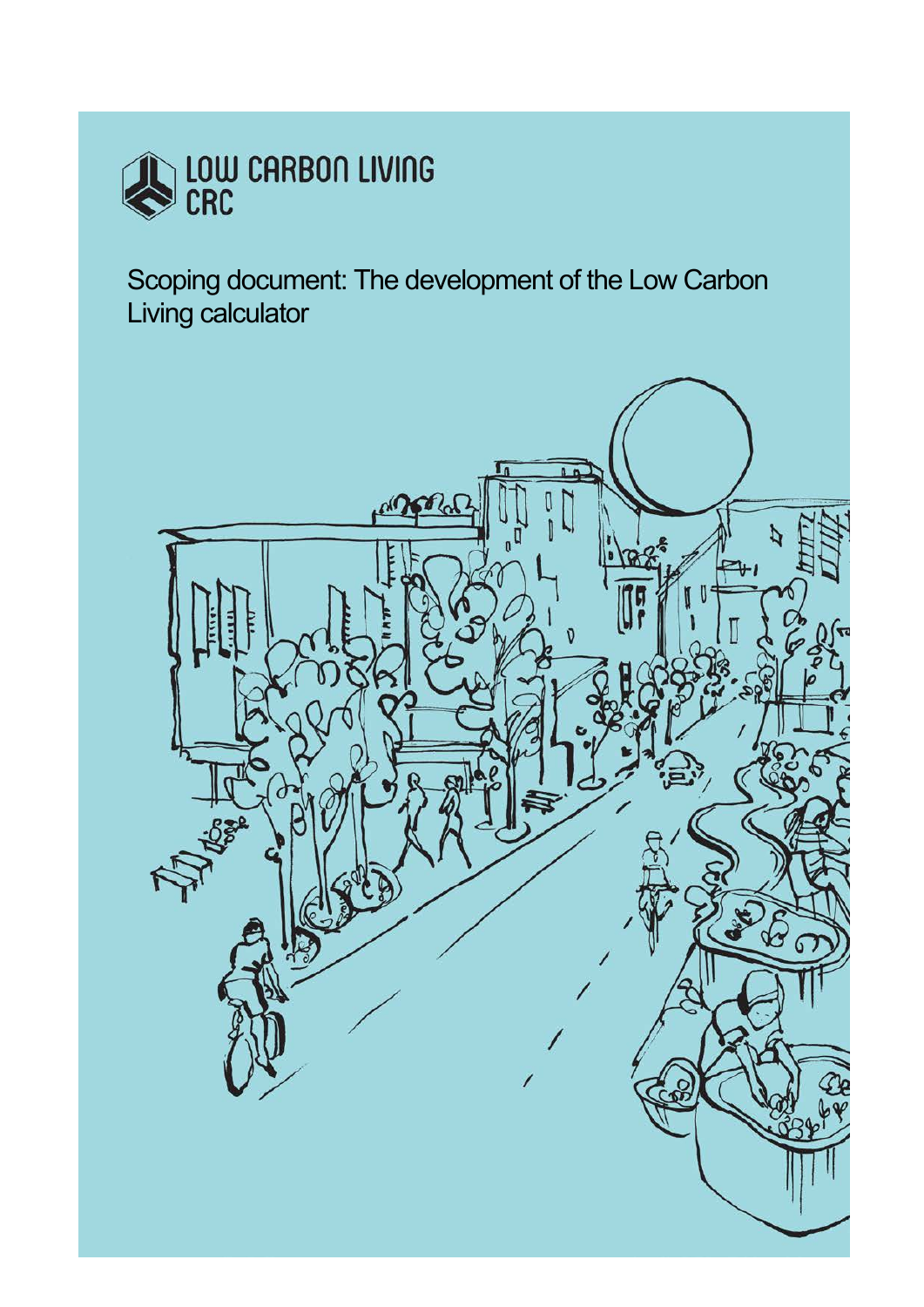| Authors            | Dr Jason Thompson - University of<br><b>Melbourne</b>                                                                  |
|--------------------|------------------------------------------------------------------------------------------------------------------------|
|                    | Professor Mark Stevenson - University<br>of Melbourne                                                                  |
|                    | Professor Majid Sarvi - University of<br><b>Melbourne</b>                                                              |
|                    | Professor Billie Giles-Corti - University<br>of Melbourne                                                              |
|                    | Professor Peter Newton - Swinburne<br><b>University</b>                                                                |
|                    | Professor Susan Thompson-<br><b>University of NSW</b>                                                                  |
| Title              | RP2028: DEVELOPMENT OF A<br>PROTOTYPE CO-BENEFITS CALCULATOR<br>FOR LOW-CARBON PRECINCT DESIGN -<br>A SCOPING DOCUMENT |
| <b>ISBN</b>        |                                                                                                                        |
| Format             |                                                                                                                        |
| Keywords           |                                                                                                                        |
| Editor             |                                                                                                                        |
| Publisher          |                                                                                                                        |
| Series             |                                                                                                                        |
| <b>ISSN</b>        |                                                                                                                        |
| Preferred citation |                                                                                                                        |



 $\textbf{Australian Government}$ Department of Industry,<br>Innovation and Science

**Business**<br>Cooperative Research<br>Centres Programme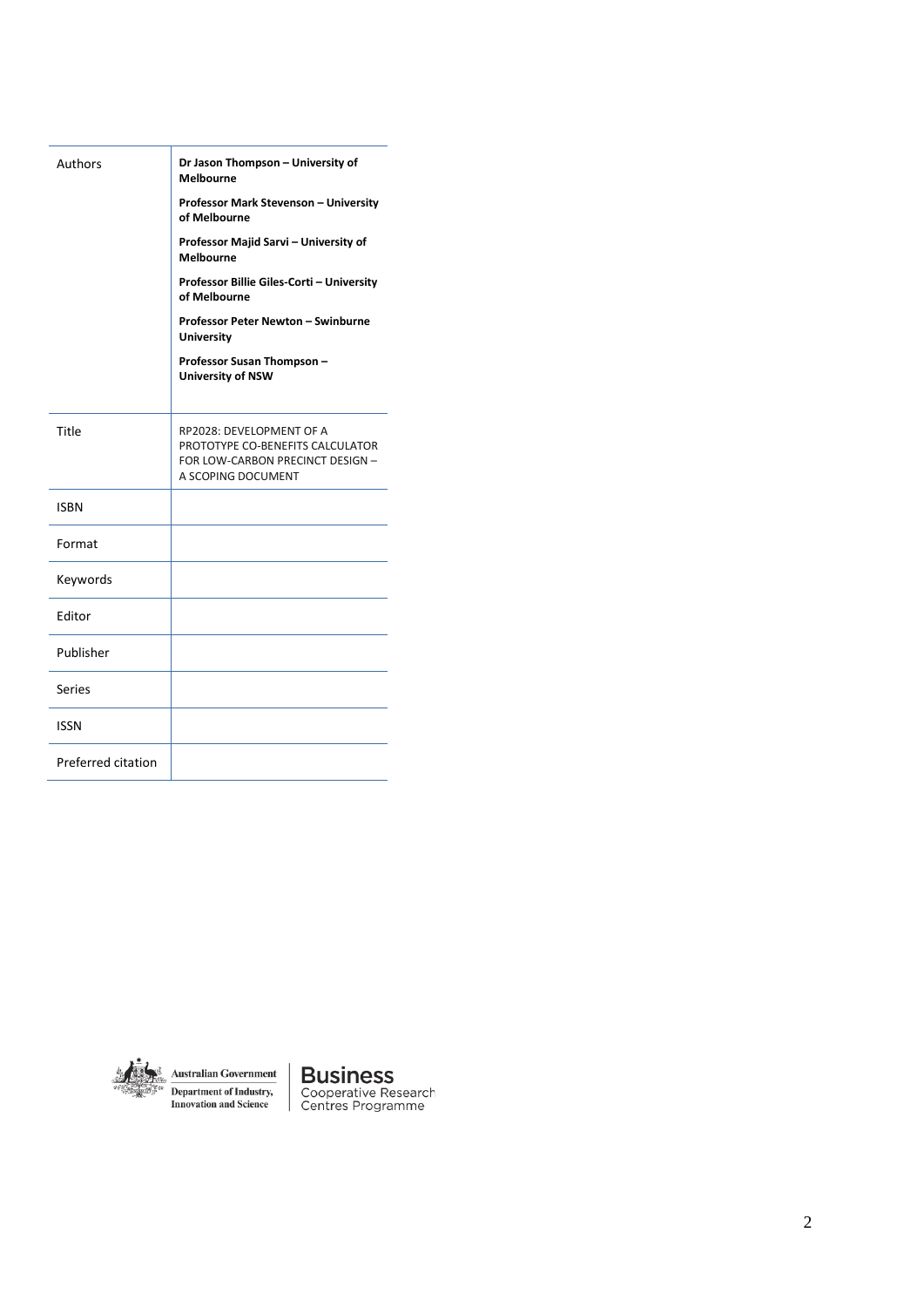# Acknowledgements

This research is funded by the CRC for Low Carbon Living Ltd supported by the Cooperative Research Centres program, an Australian Government initiative

The authors would like to acknowledge the contribution to this document by Members of the LCLCRC Co-Benefits Carbon Calculator Steering Committee:

- Mary O'Neill NSW Office for Environment and Planning
- Brett Pollard Hassell Studio
- Robina Crook Hassell Studio
- Jeffrey Robinson Aurecon
- Suzanne Tombourou Australian Sustainable Built Environment Council

#### Disclaimer

Any opinions expressed in this document are those of the authors. They do not purport to reflect the opinions or views of the CRCLCL or its partners, agents or employees.

The CRCLCL gives no warranty or assurance, and makes no representation as to the accuracy or reliability of any information or advice contained in this document, or that it is suitable for any intended use. The CRCLCL, its partners, agents and employees, disclaim any and all liability for any errors or omissions or in respect of anything or the consequences of anything done or omitted to be done in reliance upon the whole or any part of this document.

#### Peer Review Statement

The CRCLCL recognises the value of knowledge exchange and the importance of objective peer review. It is committed to encouraging and supporting its research teams in this regard.

The author(s) confirm(s) that this document has been reviewed and approved by the project's steering committee and by its program leader. These reviewers evaluated its:

- originality
- methodology
- rigour
- compliance with ethical guidelines
- conclusions against results
- conformity with the principles of the Australian Code for the Responsible Conduct of Research (NHMRC 2007), and provided constructive feedback which was considered and addressed by the author(s).
- © 2016 Cooperative Research for Low Carbon Living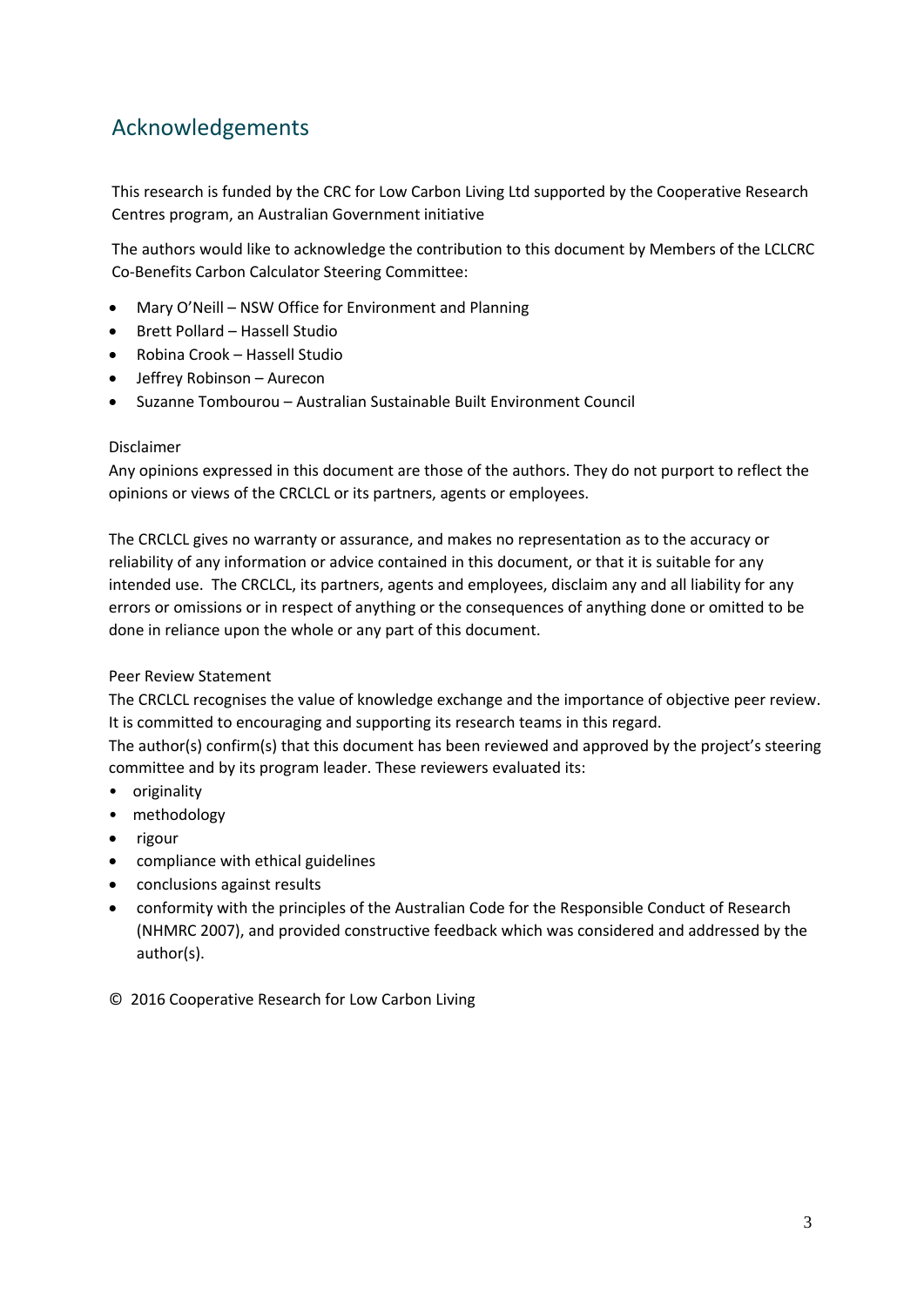## Aims

The aim of this project is to develop and trial a prototype low-carbon precinct co-benefits calculator for use by urban planners and designers. The calculator will estimate cobenefits associated with a range of alternative precinct designs and transport/land use configurations across health, productivity, and pollution associated with greenhouse gases and particulate emissions.

The calculator will estimate population health status (with respect to chronic disease and injury) and productivity at a precinct (or greater) level. It will enable government regulators, developers, precinct planners, designers and local government officials to estimate the population health and productivity effects of various precinct design scenarios.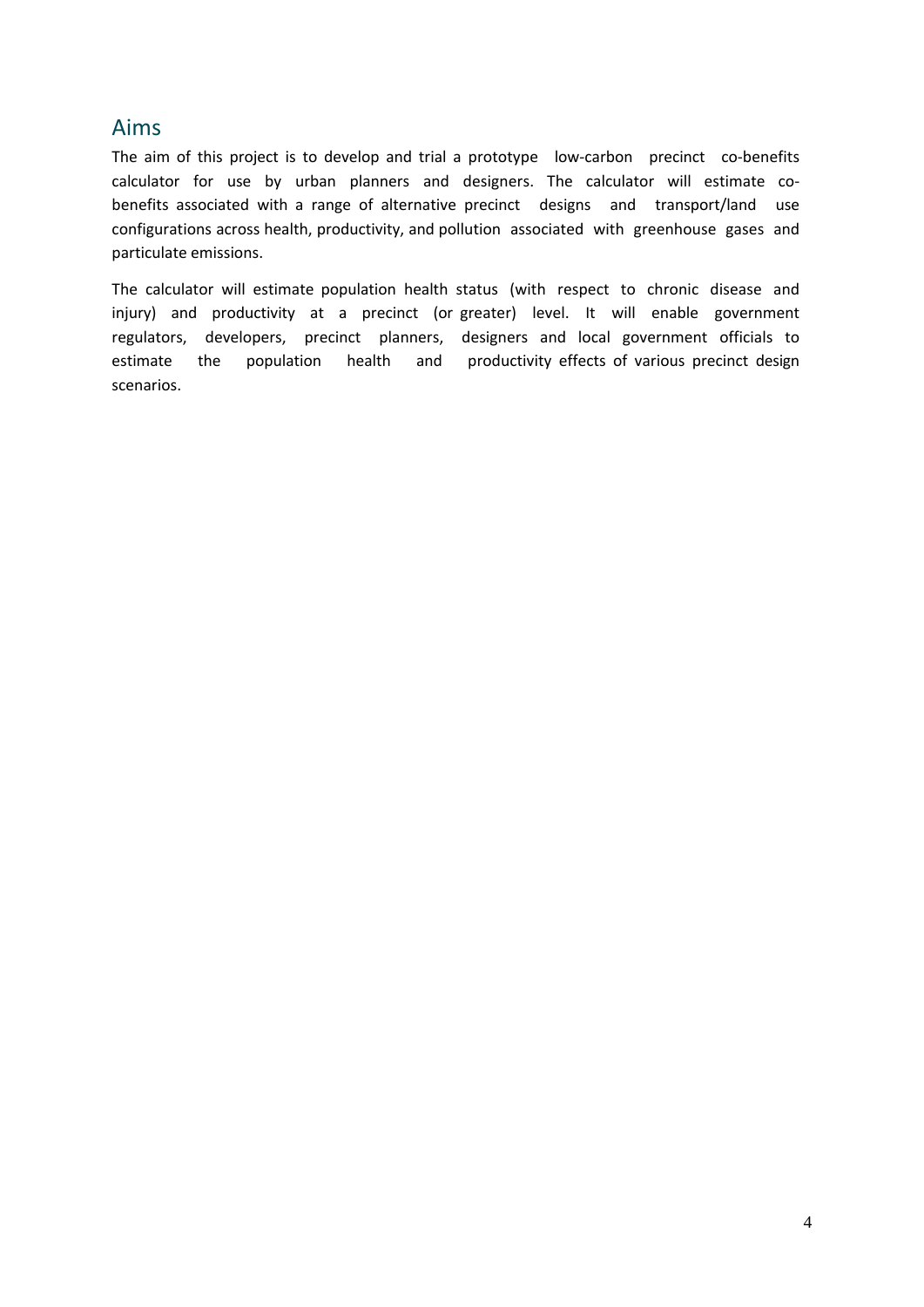### Background

### What we know about urban design. health and productivity?

Cities around the world are dealing with multiple challenges as a consequence of changing population demographics. In 2007, 51% of the world's population lived in cities and it is estimated that this will increase to 70% by 2050 [\[3\]](#page-20-0). These projections are reflected in population growth estimates that will see the world's population increase by 66% from 7 billion people in 2013 to 10.5 billion people over the next 40 years. The design of cities and suburbs in which the world's estimated 7 billion city-dwellers will live, work and play will be key to increasing global productivity and reducing incidence, prevalence and costs associated with chronic illness and injury[\[4\]](#page-20-1).

Governments are increasingly recognising the importance of land use on transport plans and population health [\[5,](#page-20-2) [6\]](#page-20-3). Single use, large area Sprawling suburbs encouraged as a result of comparative ease and incentive for development at the urban fringe [\[7\]](#page-20-4) limits people's ability to walk or cycle [\[8\]](#page-20-5), producing reliance on private motor vehicles for transport [\[9\]](#page-20-6). Such planning also hinders the use of public and active transport options and increases the travel distances to work, education and other productive activities [\[9,](#page-20-6) [10\]](#page-20-7). As well, it increases exposure to health risks including traffic speed, traffic volume, vehicle pollution, and physical inactivity [\[11,](#page-20-8) [12\]](#page-20-9). Exposure to these risks is associated with increased rates of road injury and death [\[13\]](#page-20-10), together with chronic conditions such as cardiovascular disease [\[14\]](#page-20-11), respiratory illness [\[15\]](#page-20-12), obesity [\[16\]](#page-20-13) and related conditions such as diabetes and metabolic syndrome [\[17-19\]](#page-20-14).

## Elements of land-use and behaviour are important?

The association between land use characteristics associated with transport choice and health is well described [\[20-25\]](#page-20-15). These include (but are not limited to) [\[24\]](#page-21-0):

- Distance
- Density
- **Diversity**
- Design, and
- Transport mode choice

The land-use element 'Distance' refers to the average shortest street routes from a place of residence or workplace in an area to the nearest public transport option and has been found to be a strong correlate of use [\[25-27\]](#page-21-1). 'Density', defined as population density, job density, intersection density, recreation space density or residential unit density has also been shown to directly contribute to transport choice after accounting for sociodemographic factors [\[20-25,](#page-20-15) [28-43\]](#page-21-2). 'Diversity' relates to the range of distinct land-uses (e.g., businesses, residential, recreation) assigned to a given area. Often termed 'mixed-use', it has been consistently associated with travel behaviour and transport mode choice, especially the tendency for increased walking, cycling and public transport use [\[21,](#page-20-16) [29,](#page-21-3) [32,](#page-21-4) [34,](#page-21-5) [37,](#page-21-6) [41,](#page-21-7) [44-49\]](#page-22-0). The fourth element, 'design', refers to the physical characteristics and layout of precincts including streets, building setbacks, intersection connectivity, aesthetics, footpaths and other infrastructure. Design characteristics that facilitate reductions in motor-vehicle use and facilitate walking and cycling include those that incorporate 'grid-pattern' streets and restricted parking [\[46\]](#page-22-1), increased street connectivity [\[47\]](#page-22-2), provision of walking and cycling-specific infrastructure [\[39,](#page-21-8) [50,](#page-22-3) [51\]](#page-22-4), increased access to parks and recreational facilities, and improved aesthetics [\[20,](#page-20-15) [52,](#page-22-5) [53\]](#page-22-6).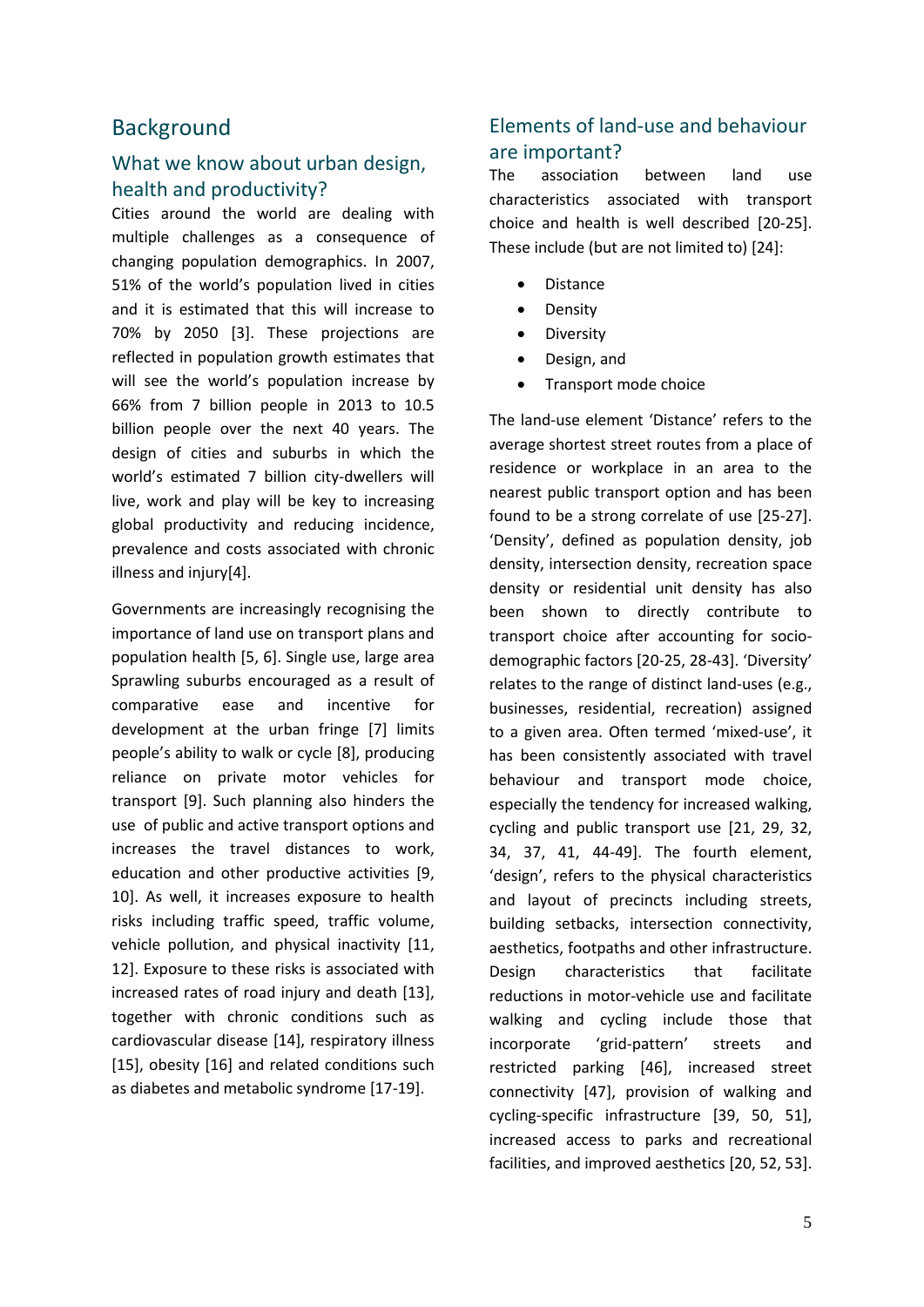Understandably, there is both conceptual and material overlap between these factors and their ultimate impact of population health and transportation patterns.

## The effect of urban form on transport modal choice and health

The range and availability of transport mode choice is particularly important element associated with urban design. Dispersed, lowdensity car-dependent suburbs [\[9\]](#page-20-6) exposes populations to risk associated with motor vehicle use. The relative risk of death and injury associated with transport varies by mode [\[54\]](#page-22-7), by the interaction of mode and location [\[55\]](#page-22-8), and by proportional traffic volumes within transport systems [\[56-58\]](#page-22-9). Transport mode choice exposes individuals to varying levels crash risk (e.g., motorcycles vs cars), and exposure to fine particulate matter through vehicle emissions and raised dust. Rates of physical activity are also dependent upon mode choice, especially when contrasts are made between walking or cycling and other forms of powered transport (e.g., motor vehicles, public transport) [\[59\]](#page-22-10). In turn, increases in physical activity are consistently linked to reductions in chronic disease risk [\[60-67\]](#page-22-11). Non-communicable diseases are now the world's greatest contributors to illness and disability [\[68\]](#page-23-0). There is therefore incentive at both the individual and societal levels for change.

In addition to other noxious and greenhouse gas emissions arising from the production and operation of motor vehicles [\[69,](#page-23-1) [70\]](#page-23-2), fine particulates from internal combustion engines and suspended road dust from vehicle movement have been associated with increased risk of respiratory and cardiovascular disease [\[71-76\]](#page-23-3). Importantly, it has been suggested that the effects arising from vehicle emissions may offset the

benefits of increased physical activity gained within walkable neighbourhoods [\[77,](#page-23-4) [78\]](#page-23-5).

Far from being eliminated through the delivery of a safe-system approach focused on 'safer cars, safer drivers and safer roads' [\[79\]](#page-23-6) deaths associated with vehicle crashes are again increasing in Australia, registering a 15% jump between June 2014 and 2016. Unfortunately, the significant reductions in death and injury derived from investments in 'safe-system' models may be nearing the end of their useful life. New urban design that appreciates the influence that land-use can have on transport mode options and riskreduction may be key to reversing such trends.

# Links between urban form and productivity

It is evident that urban design is associated with the health of populations particularly in relation to chronic disease and road trauma [\[80\]](#page-23-7). Similarly, urban form can positively increase population productivity [\[10\]](#page-20-7). Elements of urban design namely, distance, density, diversity and design, are demonstrated to be associated with a range of direct and indirect productivity gains. Larger (by measure of population) cities are able to take advantages of economies of scale that bring people, resources, ideas and goods together at rates that outstrip rates of population increase [\[81\]](#page-23-8). However, whilst it has been demonstrated that a range of socioeconomic factors such as GDP, number of patents, creative industries, and wages increase at rates disproportionately higher than population size, so too may some negative consequences including communicable disease and crime [\[81,](#page-23-8) [82\]](#page-23-9), which detract from productivity.

In general, it is proposed that productivity gains are achieved in cities with greater populations through efficiencies in use of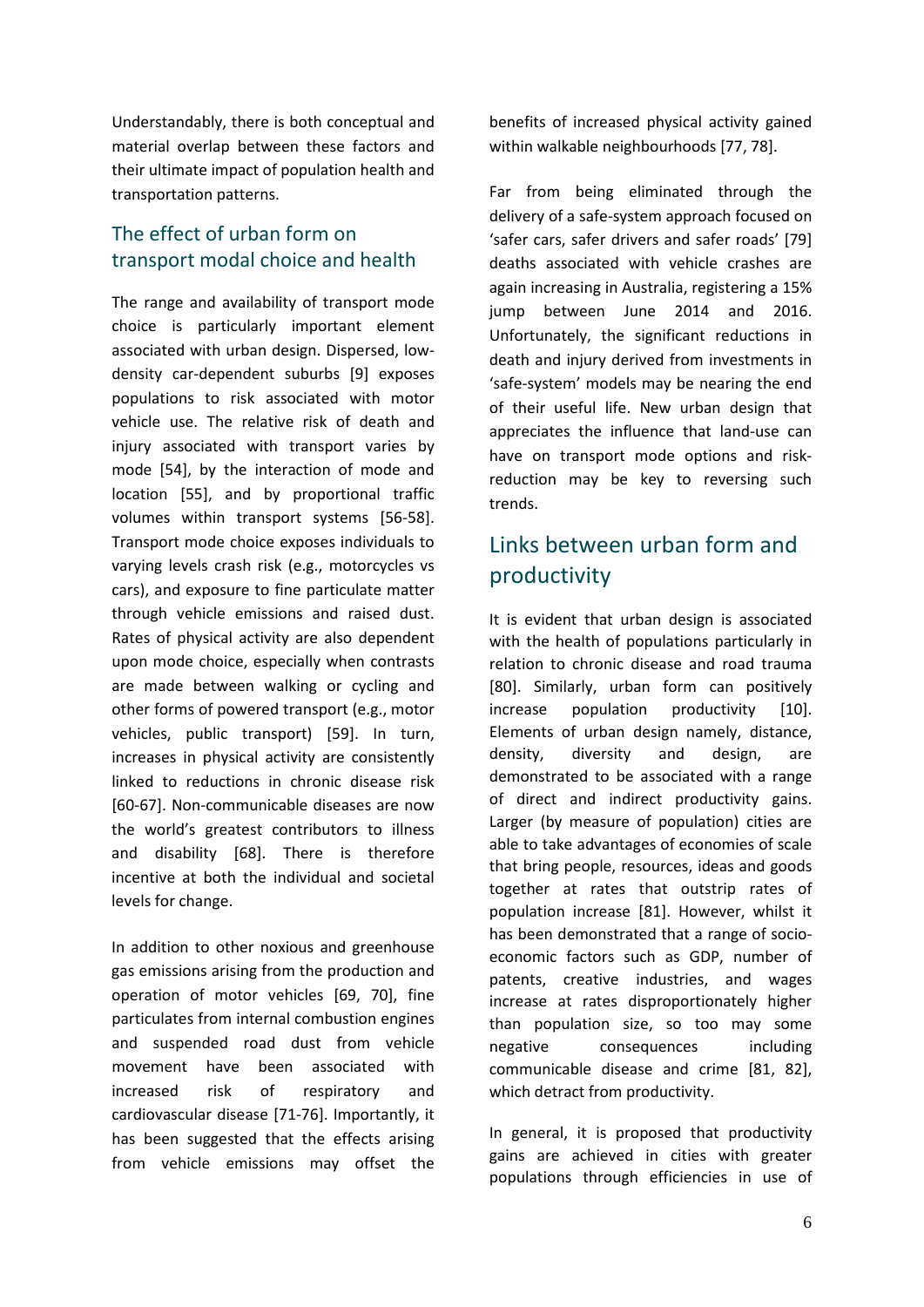resources (e.g., fuel, roads, and infrastructure) and higher rates of production (wealth, resources and ideas)[\[81\]](#page-23-8). The potential for planners to facilitate such gains through urban and precinct planning and design is pronounced.

### The scale of precinct development

The evidence presented highlights that elements of urban form have significant direct and indirect consequences for population health and productivity. Quantifying these effects is important if we are to understand the costs and benefits associated with various urban designs.

The development scale (defined as the size of area or precinct at which differences in urban design should be considered) at which the health of cities can be affected is important to consider. Whilst research focused on population health effects of urban planning, shape and overall size has occurred at the city-level [\[81\]](#page-23-8), analysing and estimating effects at smaller scales is difficult due to the fact that health events (e.g., road trauma) are rare, absolute numbers of people affected can be low, and statistical power needed to identify differences within or between comparison groups is low.

Therefore, although 'redevelopment' of single houses, or small-scale 'groups of houses' (e.g., townhouses) is commonplace, individual, small parcel development cannot alter aspects of population density, diversity or distance at a scale required to make significant improvement to overall health of neighbourhoods or city populations. Only medium to large-scale developments or critical volume of smaller developments have such capacity.

However, development at such scale is challenging, especially in existing grey and brownfield locations. Australian cities face a

number of structural, social, and legal barriers to the initiation and construction of mediumdensity developments (e.g., 10-100 dwelling units) of scale or numbers large enough to affect population health and city performance [\[7,](#page-20-4) [83\]](#page-24-0). As a consequence, urban growth and redevelopment is often pushed toward the 'greenfield' urban fringe, undermining the likelihood it will positively contribute to population health and wellbeing.

Yet it is at this neighbourhood precinct level that opportunity for improvement exists [\[84\]](#page-24-1). The consideration of precinct-scale development not only has the ability to directly affect people who chose to live within the precinct, itself, but provides a scale of development that may also significantly affect surrounding neighbourhoods and communities either positively or negatively.

'Green Urbanism' (see [Figure 1\)](#page-7-0) is one recently introduced concept that attempts to capture combined desires for city redevelopment and rejuvenation in existing grey and brownfield precincts with principles of economic, social, transport and broader environmental sustainability crucial to the health of cities and their populations [\[7\]](#page-20-4). Broadly, green urbanism encourages principles of energy efficient buildings as well as the 'compact city'; prioritising regeneration of 'middle' suburbs with medium-density housing, reducing mean distances between people and amenities. In turn, this creates economies of scale for urban infrastructure (e.g., transport), increasing mean per-capita energy efficiency and resource utilisation [\[82\]](#page-23-9). Also identified in [Figure 1](#page-7-0) is the policy alternative of Green Sprawl, recognising that if greenfield sites are to be developed, they should contain building and precinct design elements that minimise resource inefficiencies associated with Standard Sprawl development.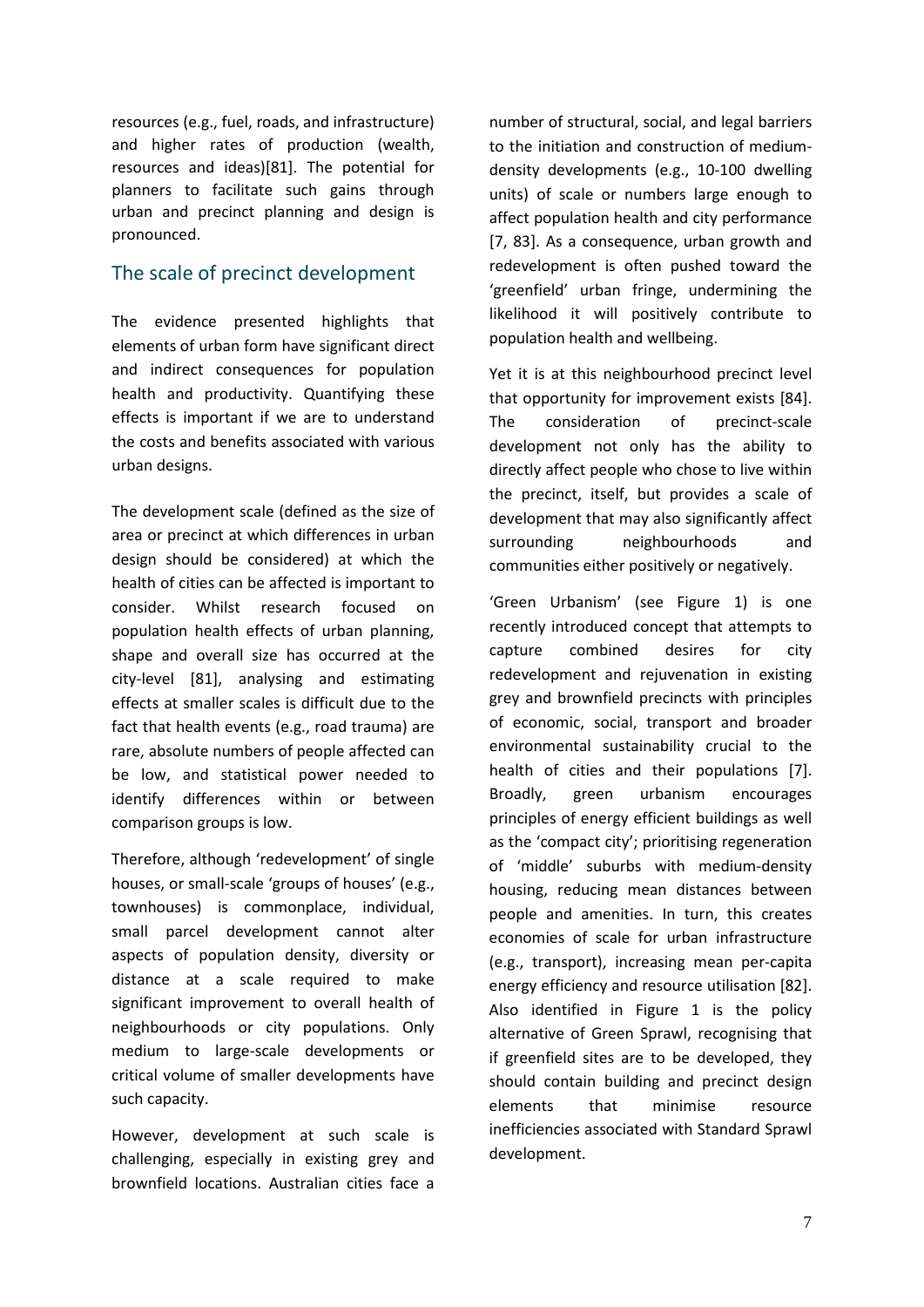

At present, the CCM uses broad, city-scale associations between urban design changes and health outcomes obtained from metaanalytical studies [\[25\]](#page-21-1). Figures 2 and 3 illustrate the pathway from land-use to health and wellbeing as measured in existing CCM and adapted model from Giles-Corti, respectively, which has been applied to the Melbourne metropolitan area in addition to a number of alternative international cities.

<span id="page-7-0"></span>Figure 1. Conceptualisations of urban land-use policy alternatives available to planners (adapted by Newton (2013) from presentation by P.Schwarz , World Cities Summit, Singapore, 29 June 2010).

# Developing a Prototype Co-Benefits Calculator – Compact Cities Model

The first stage of this research builds on extensive work led by CI's Prof Stevenson and Giles-Corti who have developed respective conceptual and operational models for understanding and estimating the health benefits associated with macro-scale urban design, social and policy changes. Referred to as Compact Cities Models (CCM) for the purposes of this document both form part of a Lancet series launched in September 2016 [\[1,](#page-20-17) [2\]](#page-20-18).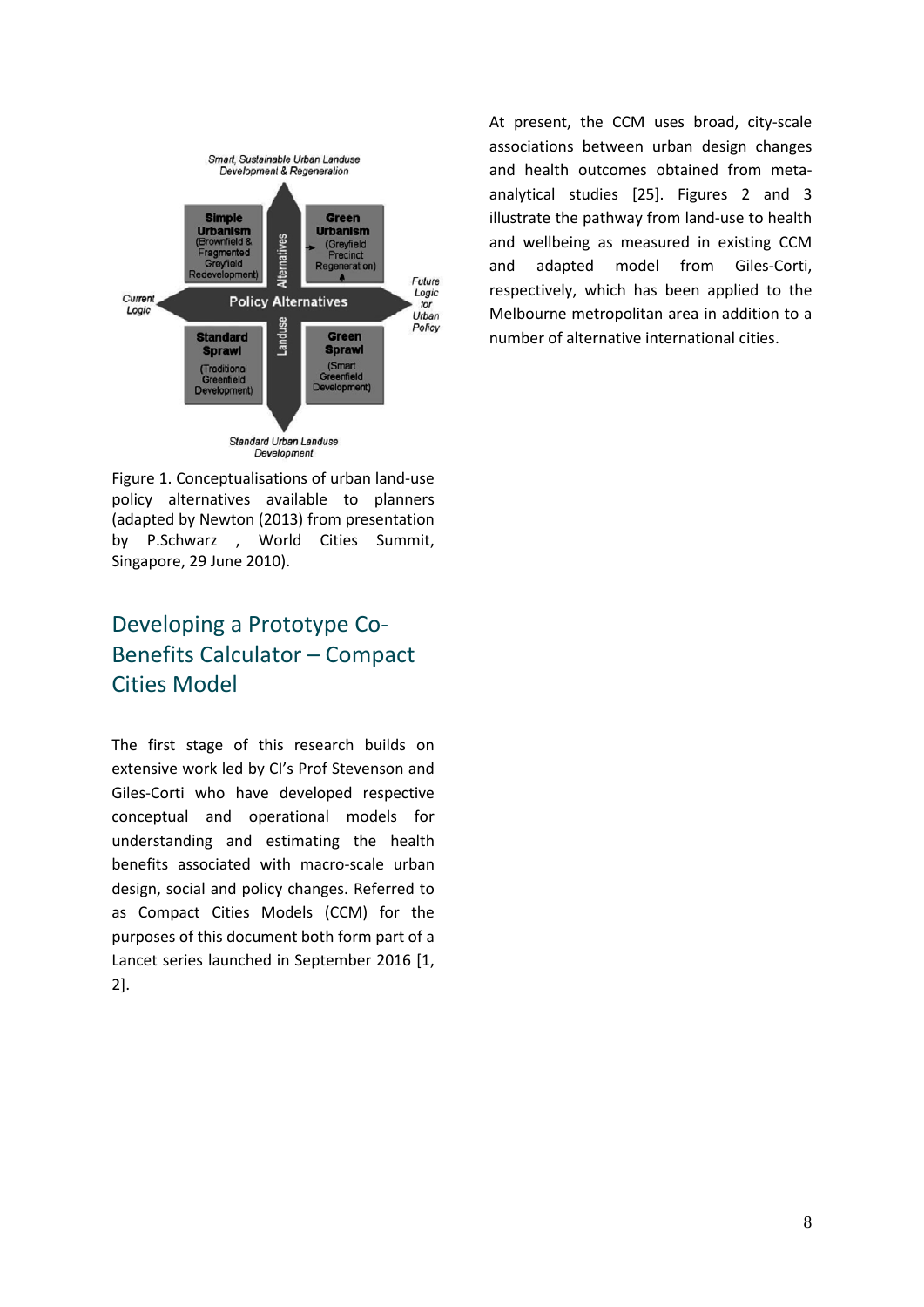

.



Figure 2. A model for understanding the relationship between urban land-use, transport, risk exposure and injury / disease outcomes, which will assist to form a conceptual basis of the co-benefits calculator.



Figure 3. Combined conceptual model of Stevenson and Giles-Corti[\[1,](#page-20-17) [2\]](#page-20-18), identifying relationships between urban policies through to population health and wellbeing outcomes.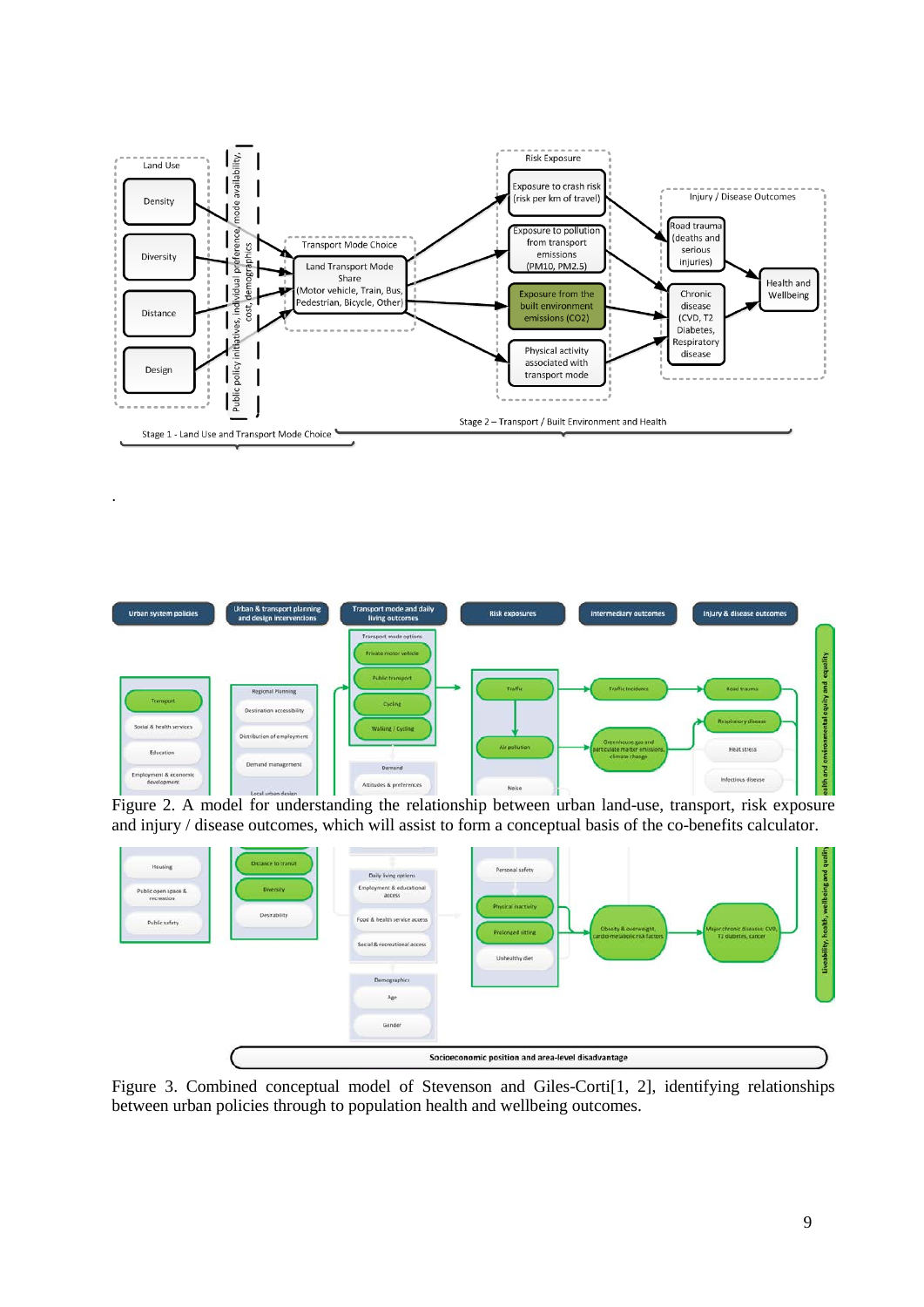# Background development of the **CCM**

The CCM incorporates four main land-use elements when estimating changes in population health status:

Density, defined as population density, residential unit density, employment density, intersection density or recreation space density has been shown to directly contribute to transport choice after accounting for sociodemographic factors [e.g.[, 20-25,](#page-20-15) [28,](#page-21-2) [29-42\]](#page-21-3).

Diversity, defined as the number of separate land-uses (e.g., businesses, residential, community centre) assigned to a given area. Often termed 'mixed-use', it has been consistently associated with travel behaviour and transport choice, especially the tendency for increased walking, cycling and public transport use [\[21,](#page-20-16) [29,](#page-21-3) [32,](#page-21-4) [34,](#page-21-5) [37,](#page-21-6) [41,](#page-21-7) [44-49\]](#page-22-0).

Distance, defined as the average shortest street route from a place of residence or workplace to the nearest public transport option. This has been found to be a strong correlate of use [\[25-27\]](#page-21-1) and:

Design, referring to characteristics and layout of land including street networks, building setbacks, intersection connectivity, aesthetics, footpaths and other physical infrastructure. Design characteristics that facilitate reductions in motor-vehicle distances travelled and increase active transport such as walking and cycling for, include those that incorporate 'grid-pattern' streets and restricted parking, [\[46\]](#page-22-1) increased street connectivity,[\[47\]](#page-22-2) provision of walking and cycling-specific infrastructure,[\[39,](#page-21-8) [50,](#page-22-3) [51\]](#page-22-4) and increased access to parks, recreational facilities and improved aesthetics.[\[20,](#page-20-15) [52,](#page-22-5) [53,](#page-22-6) [85\]](#page-24-2)

The CCM uses the weighted average associations between land-use and transport choice derived from Ewing and Cervero [\[25\]](#page-21-1) which were derived as a basis upon which to

conduct 'sketch planning' of urban planning directions. The associations range from 0.02 to 0.29 per unit change in the relationship between one of the four land-use elements and the respective transport mode choice.

Beyond decisions related to land-use, the influence of transport-mode choice on health is well understood with respect to physical inactivity, which in turn affects levels of overweight and obesity, [\[32,](#page-21-4) [37,](#page-21-6) [47,](#page-22-2) [86-94\]](#page-24-3) cardiovascular disease [\[35,](#page-21-9) [95\]](#page-24-4) and other respiratory conditions [\[96\]](#page-24-5). However, the impact of land-use on motor-vehicle use goes beyond physical inactivity levels to affect communities more broadly [\[97\]](#page-24-6). For example, exposure to vehicle emissions increase the incidence of asthma and cardiovascular disease [\[69,](#page-23-1) [77,](#page-23-4) [95,](#page-24-4) [98-109\]](#page-24-7) whilst increasing exposure to motorised vehicles heightens the risk of death and injuries among not only drivers but among pedestrians, cyclists and other vulnerable road users [\[110\]](#page-25-0). The CCM attempts to incorporate these effects into its design.

The key drivers of population health outcomes associated with transport mode choice as identified in the literature and applied within the CCM are:

Per km exposure to risk of injury or death associated with the mode of travel in the current environment [\[56,](#page-22-9) [57,](#page-22-12) [111\]](#page-25-1) .

Level of physical inactivity (as measured by metabolic equivalents METS [\[59,](#page-22-10) [112\]](#page-25-2)) associated with the mode choice [\[32,](#page-21-4) [37,](#page-21-6) [47,](#page-22-2) [86\]](#page-24-3) and its effect on cardiovascular disease and type 2 diabetes.

Exposure to fine particulate matter (PM10 and PM2.5) associated with emissions from transport [\[113\]](#page-25-3).

The CCM considers a broad range of landbased travel mode choices. However, it excludes heavy vehicle travel for commercial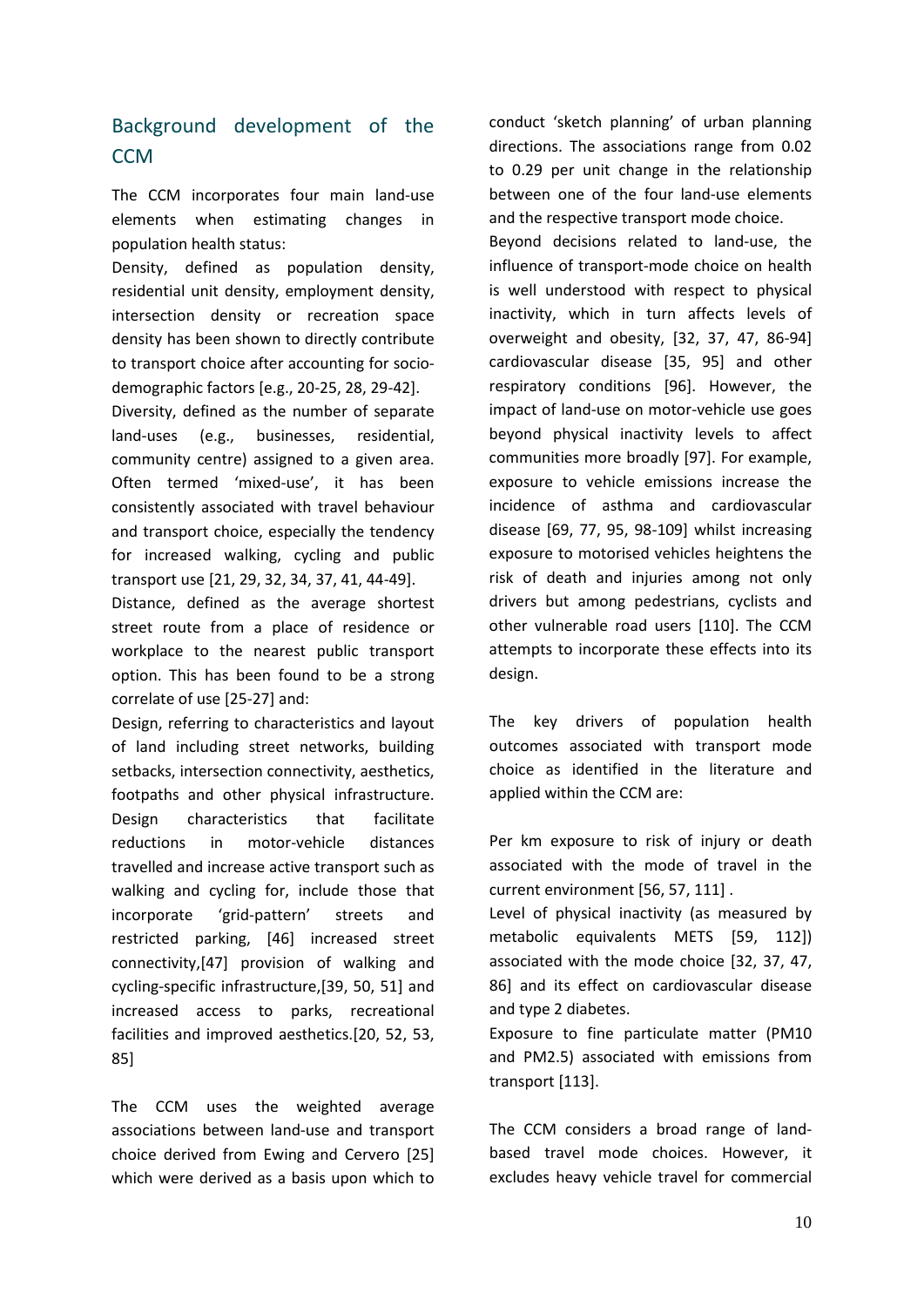purposes and does not take into account mode choice based on factors such as speed of the alternative transport modes, costs, or other personal preferences. Importantly, current baseline population, travel mode, road deaths and serious injury counts, levels of physical activity and air quality data are required as city-specific inputs.

As mentioned above, estimates for the urban design elements of the CCM were derived from meta-analyses predominantly from studies undertaken in North America and suitable only for city-wide estimates of effect. Although useful for comparing between cities, this approach lacks the necessary detail required for precinct-based models as is required here. Therefore, an alternative design is required.

# Potential modelling approaches for the co-benefits calculator

At its most basic level, a 'calculator' is a machine that takes inputs, performs a function on those inputs, and provides an output. The concept of a precinct-level cobenefits calculator, can be thought of in a similar manner.

The model depicted in Figure 1 is an example of a linear, deterministic model that 'calculates' an output expressed as units of health and wellbeing. Here, a number of data inputs relating to land-use exist on the left hand-side of the model, which produce outputs at the following stage. Second stage outputs then act as inputs to the third stage outputs and so-on. In this model, the calculations that occur between each stage are deterministic, meaning that outputs will be identical for each trial under the same input conditions.

From a practical perspective, deterministic models demonstrate a number of clear strengths when being considered for use in a project such as the co-benefits calculator namely:

- As in the CCM, deterministic models can be built to bring a degree of simplicity to otherwise complicated or complex structures and issues. Both the components of the models (e.g., the boxes) and the relationships between them (arrows) can be defined and explained.
- The simplicity of deterministic models assists to make them transparent. Deterministic models can be broken down into modules, each of which can be explained, adjusted and / or altered if desired or when new information comes to light. The transparency of deterministic models also makes them relatively easy to communicate and more likely to be adopted[\[114\]](#page-25-4).
- Because the development of deterministic models is generally based on the combination of components and relationships that have been studied and published independently, deterministic models can identify the latest and 'best evidence' relating to model components for inclusion. Again, this evidence can then be adjusted if 'better evidence' is found.
- Once a deterministic model framework has been agreed upon and the best evidence has been gathered to support the components and relationships within the model, deterministic models can be fast to develop from concept to application. They generally do not rely on specialised software or interfaces and can be implemented and executed on generally available and accessible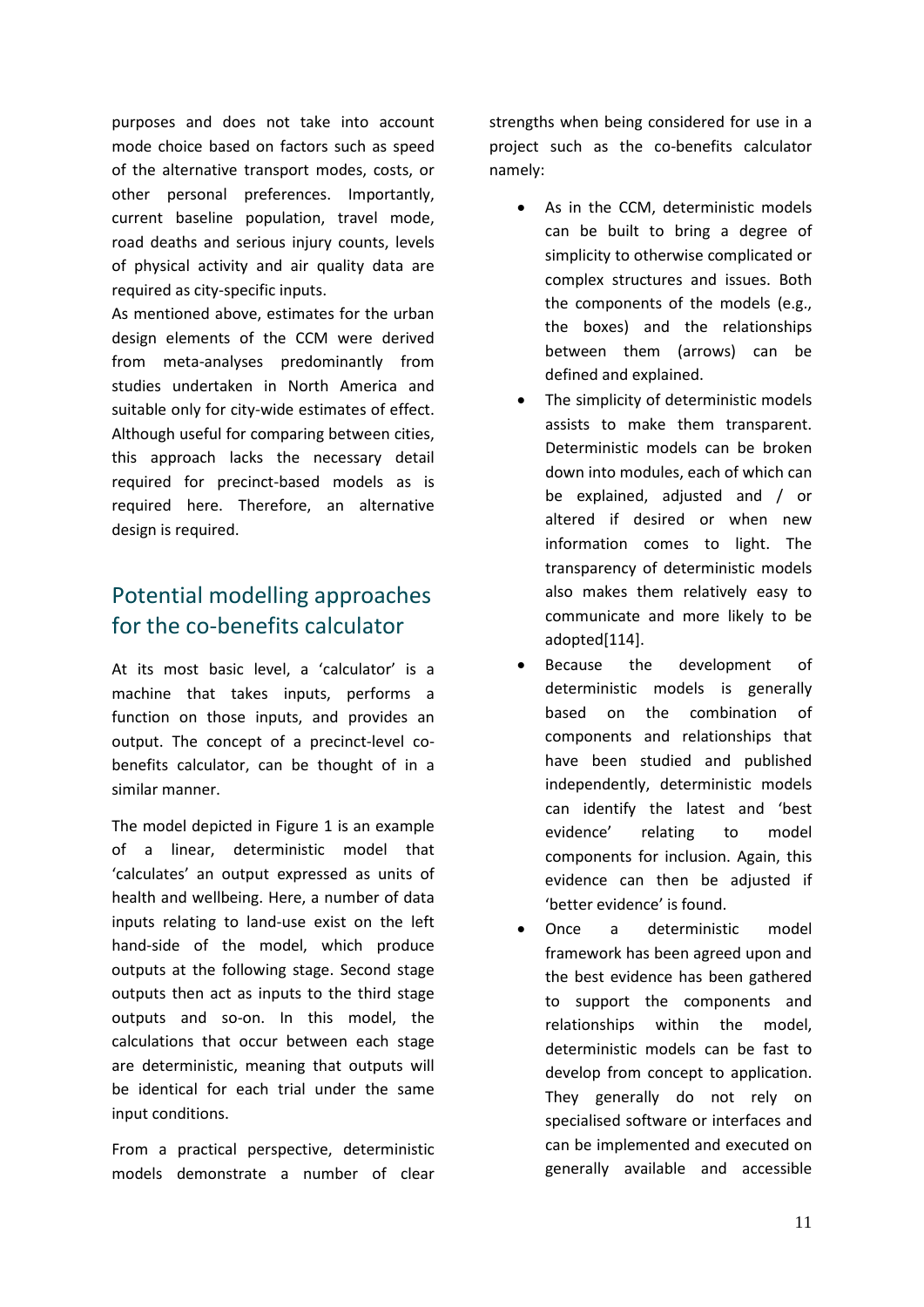software platforms (e.g., Excel, HTML).

Beyond extremely complicated, probabilistic examples using distributed computing platforms, in general, deterministic models can be run on generic desktop computers and interfaces. This provides the ability to present 'instant' answers based on input data.

However, despite their strengths, deterministic models also experience significant shortcomings, especially if being relied upon to guide policy or decisionmaking. Some of these are detailed below:

- The 'point estimates' that are often produced from deterministic models provide an illusion of accuracy that is unlikely to be valid. In reality, estimates of relationship between variables are subject to error and variation that is not captured in their final form. Similarly, derived relationships between variables are often based on 'average' associations that may not be applicable at either an individual level, different spatial scale, or circumstance in which other variables not captured in the original model are present.
- The 'instant' nature of the estimates from deterministic models can reduce the opportunity for users to understand the mechanisms and assumptions contained within them. In order to understand the sensitivity of outputs to variations in the input parameters, a user must provide various planning scenarios to deduce relationships. If the user does not have a range of scenarios to present, even apparently transparent deterministic models are at risk of appearing 'black box'.
- The simplicity and transparency of deterministic models is attractive, however, a trade-off of this is their inability to capture many real-world issues such as feedback mechanisms, interactions between variables and 'side-effects'. As described above, many deterministic models are collated or 'stitched-together' from collections of individual studies. Each of these studies may have been based on their own research methodologies including choice of variables and timescales, are likely to have studied unidirectional effects, only, and are unlikely to have explicitly modelled downstream implications of their findings. Together, this can decrease model validity, despite apparent transparency.
- The very nature of models is that they are simplifications of reality. However, deterministic models demonstrate extreme observer dependence. Potential model effects are totally dependent on the inclusion or exclusion of factors. The introduction of unexpected factors or feedback mechanisms that drive results is impossible.
- Whilst the production of numbers and outputs may assist decision-making, the engagement that a planner may feel with a model that looks and behaves more realistically should not be underestimated.
- Disagreement between experts and users may sometimes arise in models that prioritise particular evidence over others, or where evidence of relationships between variables is either contested or volatile. This can result in mistrust of models or volatility in outputs when new evidence is provided or prioritised.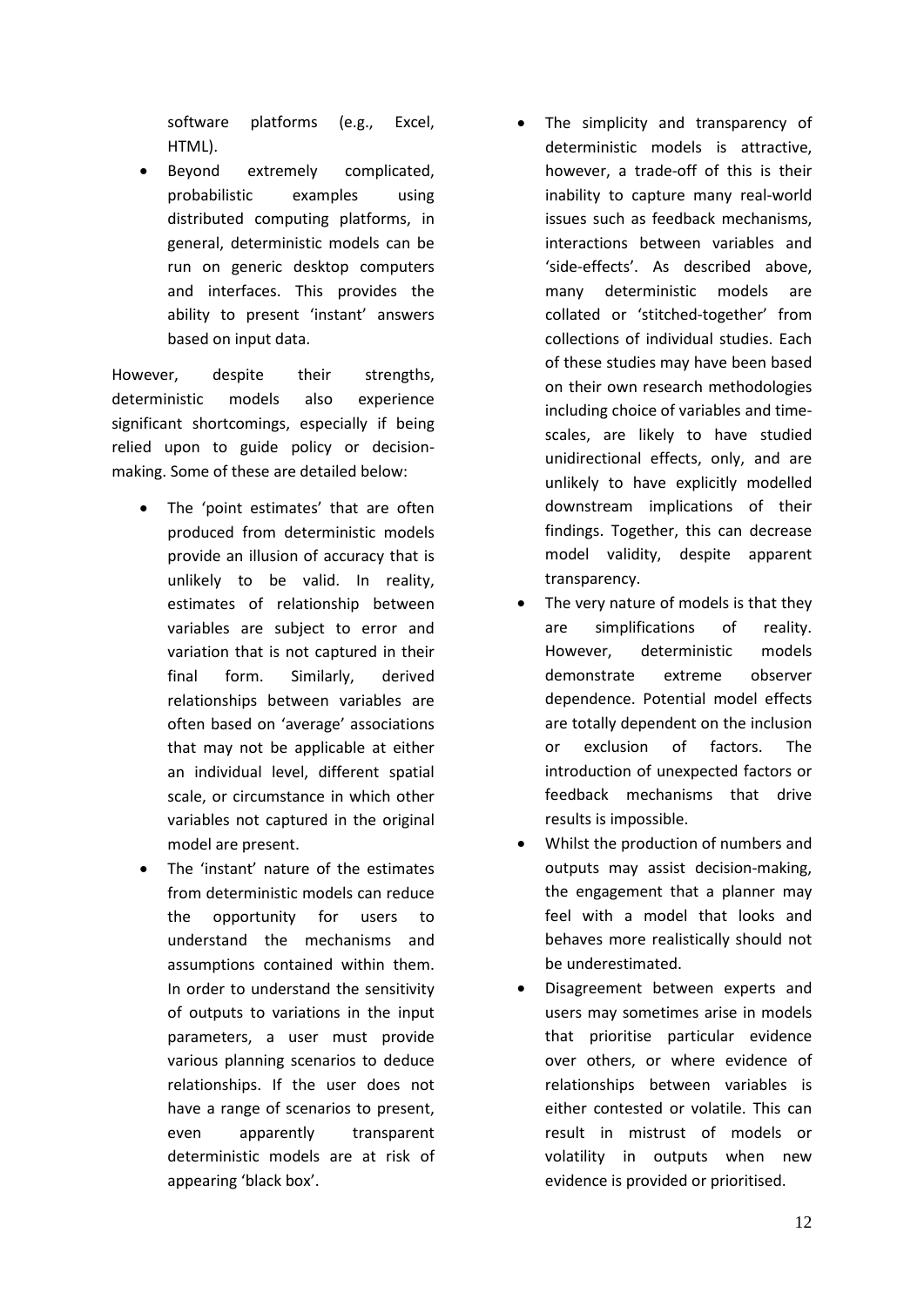Dynamic models contain elements of deterministic models, but as their name suggests, have additional dynamic qualities that are advantageous under certain circumstances. Dynamic models include examples such as agent-based models (ABMs) and System Dynamic Models (SDMs) among others. Whilst the variety and application of dynamic model types is broad, in general dynamic models:

- Are live and interactive. The 'live' qualities of dynamic models generally enable users to interact and experiment with model settings during or between model 'runs'. This functionality allows potential policymakers or planners to conduct thought experiments or run scenarios under various conditions to test the boundaries of outputs, and determine which input factors have the greatest effect on outcomes.
- Whilst not all dynamic models contain realistic visual representations, many use 2D or 3D real or abstract representations of phenomena to communicate their inputs and outputs. An example of this may be a traffic simulation model that not only produces data outputs of the number of trips made by commuters, but shows these trips occurring in a scaled-down visualisation of a city
- Dynamic models will often contain elements of probability and feedback that mean results obtained between trials may approximate one another but are not guaranteed (unless a consistent random-seed generator is used). Practically, this means that users of dynamic tools will not obtain a 'point estimate' of effect, but estimates within a range. On occasion, the combination of

stochasticity and feedback may produce results that are in contrast to the 'average' result. Whilst potentially more realistic in this regard than deterministic models, wide variations in model outcomes can produce distrust in the model assumptions by users.

- The inclusion of dynamic elements produces inherent uncertainty in model outcomes and potential volatility. This creates issues for calibration against historic data which is more easily matched by deterministic models, or stochastic models of narrow range. Despite the overfitting that can occur in calibration, again, dynamic models that do not behave in predictable ways (potentially due to real-world unpredictability) may be less likely to be trusted by users.
- Dynamic models often contain greater complexity than deterministic models, with their assumptions and interactions more challenging to understand. This is simply because each element of a dynamic model is more likely to be connected to other elements in a non-linear manner, producing complex interactions and feedbacks. Users therefore often require more time with dynamic models learning to understand the ways in which they work.
- The more complicated nature of dynamic models can make them more difficult and time-consuming to construct. This can be because they are often built from scratch rather than by using 'off the shelf' packages. To achieve engagement, they also require development of intuitive user interfaces, the development of which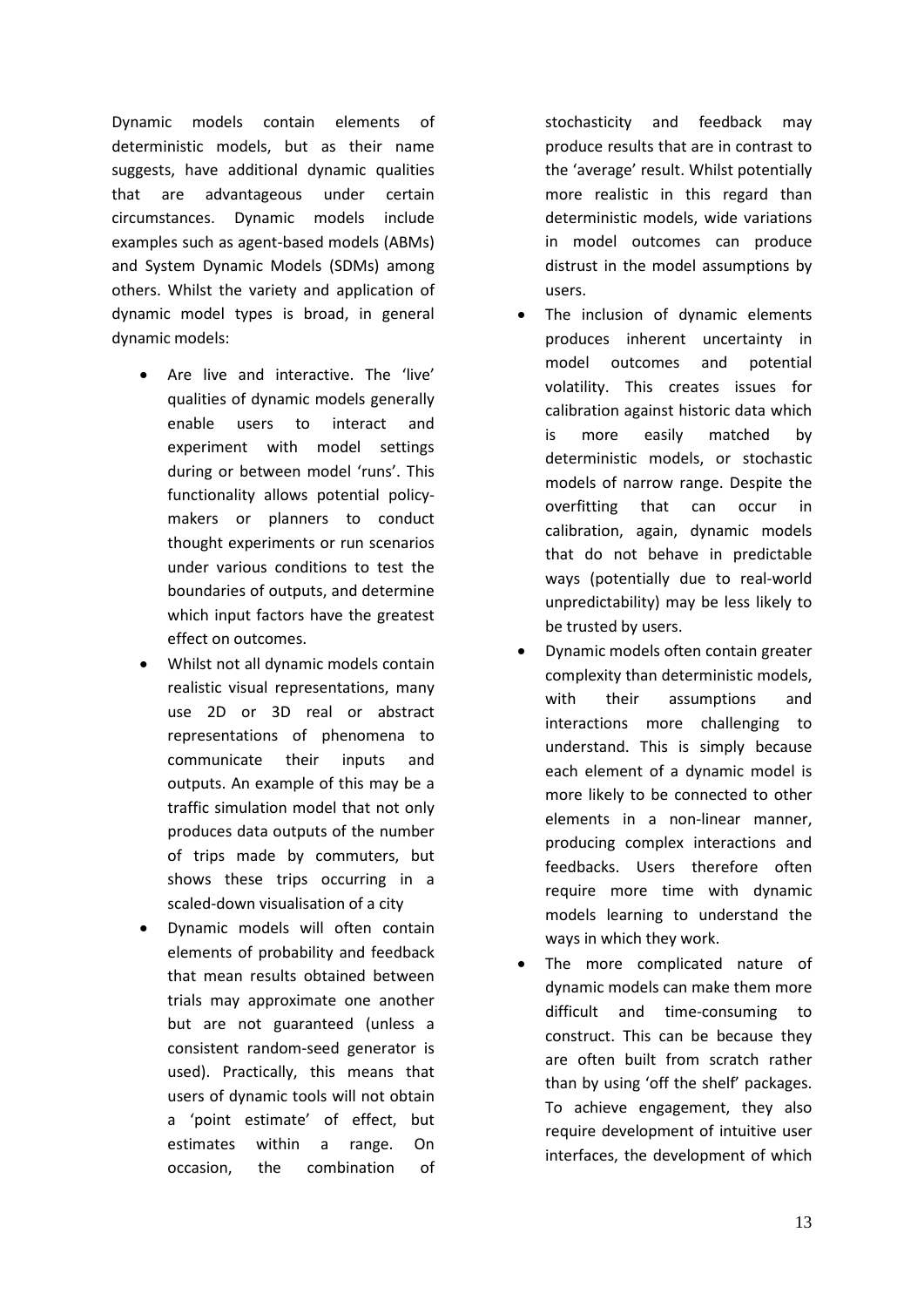must be considered alongside the tool, itself.

Due to the bespoke nature of the model build process, dynamic models often need to run in 'unusual' software environments, uncommon for most users. Whilst many of these are 'free' or open-source, others may be proprietary, requiring payment of software licenses. The combination of reduced familiarity with software and high license costs may reduce take-up of developed dynamic models. Solutions, however, do exist where results of dynamic models can be translated to interactive, web-based graphics packages (such as D3).

Therefore, to achieve the dual goals of the Low Carbon Living CRC co-benefits calculator project as both a valid and engaging tool, it is proposed that a model be built that combines both deterministic and dynamic elements. Deterministic elements will maximise reliability and validity, whilst dynamic elements will improve levels of exploration and engagement. The following analytical plan is therefore proposed.

# Analysis and exploration plan

### Analysis principles

Given the interdisciplinary nature of the LCL Low Carbon Living Co-Benefits calculator project, the analytical approach we take must be flexible enough to incorporate data inputs that will be 1) collected, 2) calculated or 3) derived for the urban form. This is particularly important to be able to incorporate inputs and expertise from the wide range of participants involved in this project. The focus of creating an analytical framework is therefore on flexibility.

Collection: Data relating to basic variables such as population density, residential density, and demographic profiles is available

at various levels of granularity. Barring unavoidable modifiable areal unit problems (MAUPs), collecting and incorporating such data into precinct-level parcels is relatively straightforward. Where health or demographic data is not available at a sufficiently small scale, there remains the opportunity to collect it through health surveys.

Calculation: Next, there is a range of calculated variables that will need to be incorporated. For instance, urban street design qualities such as intersection density, access to amenities, street connectivity and integration [\[115,](#page-25-5) [116\]](#page-25-6) may need to be calculated for each parcel. Incorporation and calculation of these variables will be driven by existing theory and practice, relying heavily on academic and industry input.

Derivation: Finally, it must be recognised that precincts and neighbourhoods do not exist in isolation; they may be latent variables made up of a suite of factors and qualities, or adjacent to roads, parkland, shops, or other areas that fall just outside the precinct boundaries. The relationship between the parcel under study and its neighbouring parcels must therefore be accounted for. A range of derived variables for each precinct will need to be generated that estimate characteristic groups (e.g., cluster groups), distances and adjacency to amenities, employment, transportation and any other theoretically recognised influential factors.

For example, in [Figure 3,](#page-14-0) below, precinct 2 is residential-only and is surrounded by 'local' 40kph streets. However it has adjacency to precincts 1 and 3, which are mixed use residential and commercial, and 3 and 4, which also have frontage to a major 70kph arterial road. Additionally, precinct 2 is 4.5km from the city centre and 300m from the nearest public transport stop. In any analysis of precinct 2, the influence on health and productivity of its surrounding areas must be incorporated.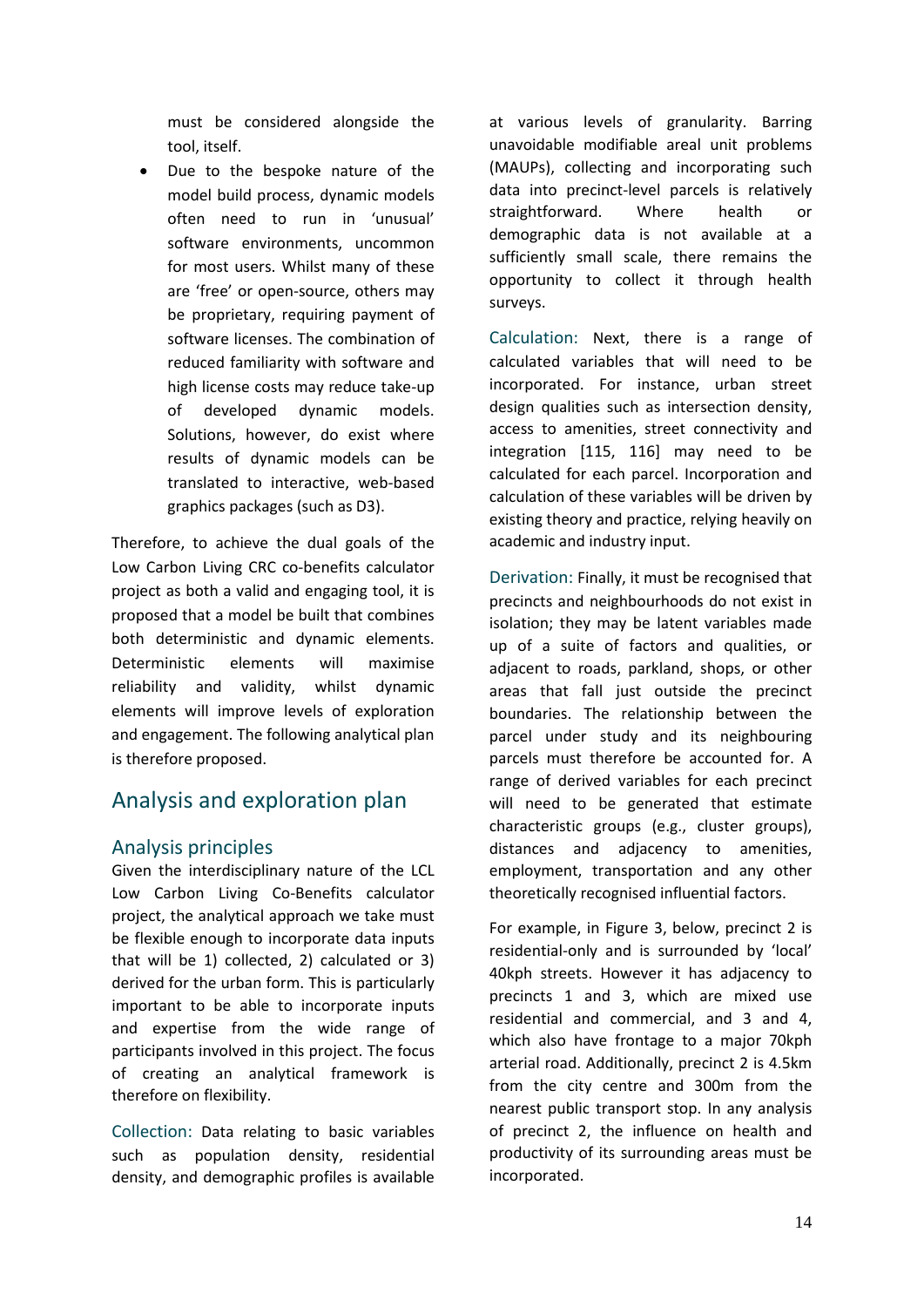

<span id="page-14-0"></span>Figure 2. Analysis of any precinct should include the influence of adjacent or surrounding urban form and amenity.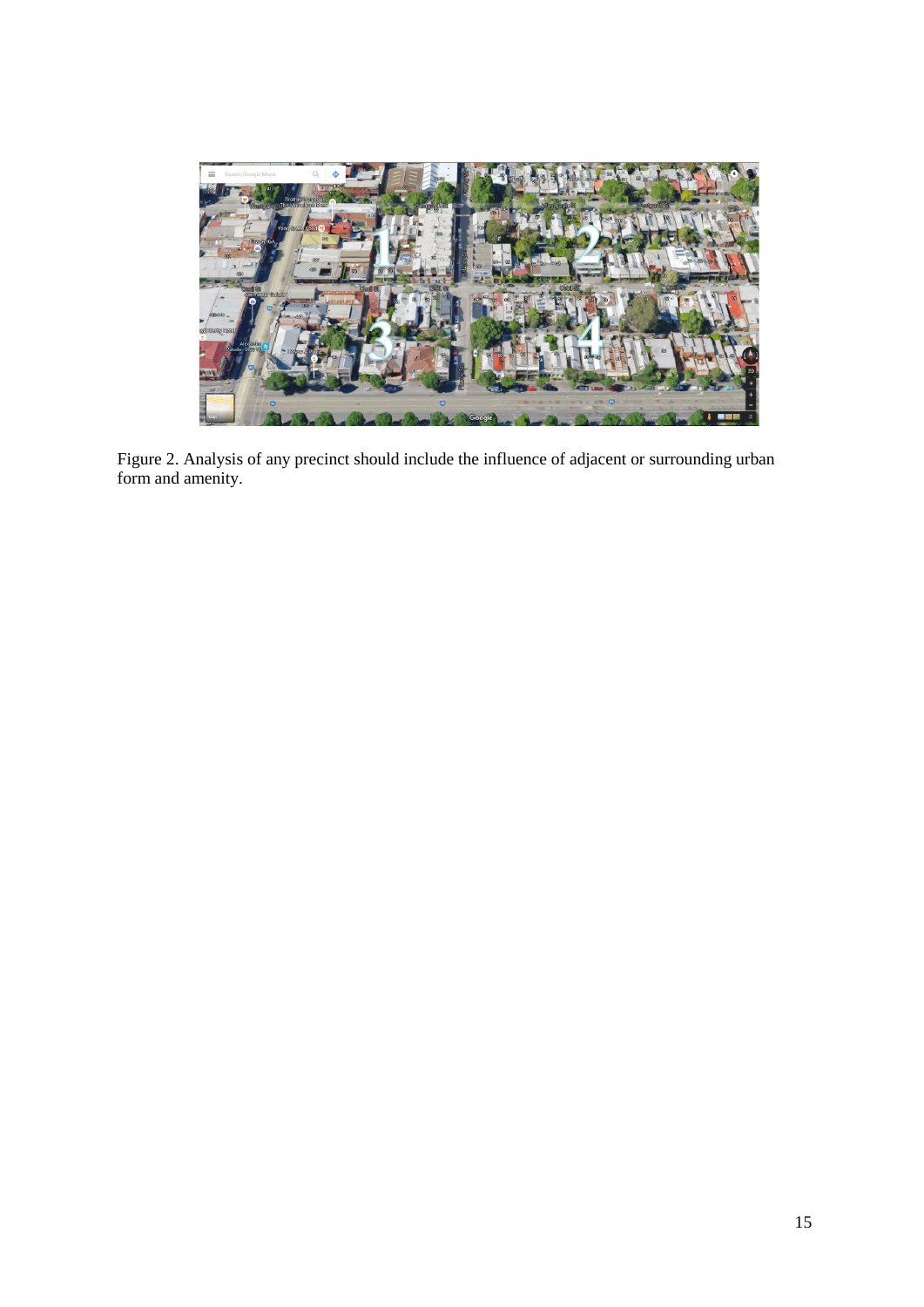## Overall Analysis Plan<sup>[1](#page-15-0)</sup>

The purpose of the co-benefits calculator is to assist planners and policy-makers to understand the health and productivity consequences of various urban forms. Melbourne has a range of urban form that transfers from high density, short distance, high diversity (e.g., the CBD) to low density, long distance, and low diversity (e.g., the outer suburbs). To determine the influences of the various changes in urban form on health and productivity, the following approach is proposed:

The analysis will occur across the following four stages:

### Enhancement of the existing Compact Cities Model

1. The existing compact cities model (above) will be enhanced to incorporate reduction in greenhouse gas emissions  $(CO<sub>2</sub>)$  associated with changes in urban form.

#### Individual precinct analysis

- 1. An analysis of the entire Melbourne land area is to be conducted.
- 2. Areas of analysis will be broken into the smallest-scale 'fishnet' precincts or individual land-use scale parcels available (see [Figure 4\)](#page-17-0). These individual polygons will constitute 'parcels' for analysis.
- 3. Characteristics of land parcel attributes and surrounding buffers will be collected. Data collected will align with the conceptual model of Stevenson et al., (2016) (see Figure 1) and Giles-Corti, et al., (2016) and include:
	- a. Density (housing, persons per square km)

<u>.</u>

- b. Distance (transport, amenities, recreation, pathways, employment, etc.)
- c. Diversity (land use mix / atrophy)
- d. Destination accessibility (e.g., stores, public facilities, banks, medical care)
- e. Road hierarchy
- f. Accessibility of transportation modes and available mode type
- g. Topography
- h. Transport-related injury and death
- i. Chronic disease incidence and prevalence (raw and categorised scores)
- j. Demographic characteristics (age, gender, socio-economic status, employment status, industry, etc.)
- k. Data for CO, NoX,  $Pm_{2.5}$ , and PM<sub>10</sub> concentrations
- l. Potential latent health variables made up of a combination of health and productivity inputs
- m. Aspects of location 'liveability and desirability'
- n. Both generated and derived variables as described above
- *o. Any other characteristics available and of relevance as advised & being collected by AURIN, CI's or steering group members (e.g., items contained within Figure 3)*

Additional datasets available through other sources will also be sought. For example, the project has access to the WorkHealth dataset held by the Institute for Safety, Compensations and Recovery Research at Monash University. This dataset contains chronic disease indicators for over 800,000 working Victorians. Where

<span id="page-15-0"></span> $<sup>1</sup>$  Whilst the aims of the project remain consistent,</sup> the analysis plan is subject to review and revision throughout the duration of the project.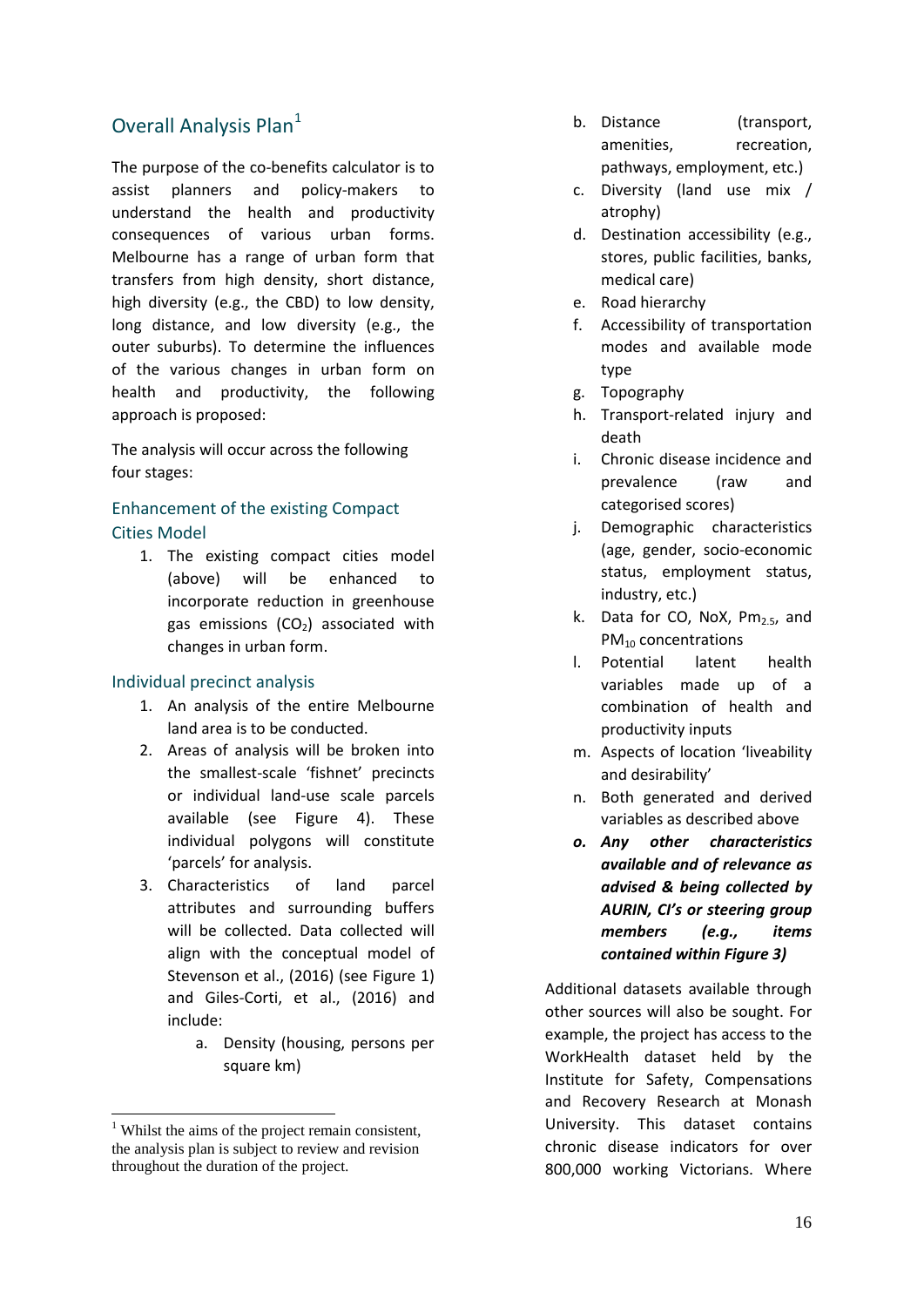geographic information is associated with these, it will be recorded. In addition, individual population health surveys may be designed and conducted in order to fill 'gaps' in understanding of population health factors within specific locations.

### Integration of results into a co-benefits calculator

- 1. Prior to analysis, all input datasets will be converted to parcel-size polygons, with each polygon representing a unique combination of recommended variables collected through stage 3, above. This individual-level parcel size will ensure that analysis occurs at the smallest feasible level, limiting potential issues associated with aggregation and scale. Multivariate analyses will then be conducted to determine primary factors associated with land-use typologies on health outcomes. Consistent with the approach of [Ewing, Meakins \[16\],](#page-20-13) a principle components analysis may also be conducted to simplify factors associated with the model (practical interpretation of principle components, however, is limited).
	- a. Based on these results, estimates regarding the relationship between landuse characteristics derived through both methodologies and overall population health outcomes for people who live in each precinct will be made. Estimates will be made for each health and productivity outcome variable under study as well as a 'latent' health and latent 'productivity' variables which may be linear combinations of health

outcomes or combined Disability Adjusted Life Year (DALY) estimates.

- b. Functions for the relationship between land-use variables and health will then be estimated via separate regression analysis, producing an algorithm that can then be used to estimate the relationship between known land-use elements and health and productivity outcomes.
- 2. The validity of the presumed relationship between selected landuse factors and carbon pollution will also be tested in these alternative locations (change from baseline' or background pollution may be the ultimate measure rather than absolute levels).
- 3. Consistent with [\[16\]](#page-20-13), factor scores will be standardised to z-scores and each precinct will be provided a standardised or 'rank-order' rating on each estimated illness and chronic disease outcome.
- 4. The combined estimated outcomes will be converted to DALY's per 100,000 persons to produce a total precinct star-rating, independent of SES, demographic details and all other theoretically confounding factors. The rating system will break existing precincts into deciles, reserving the top-ranking (six-star) for developments that achieve estimated outputs beyond current benchmarks.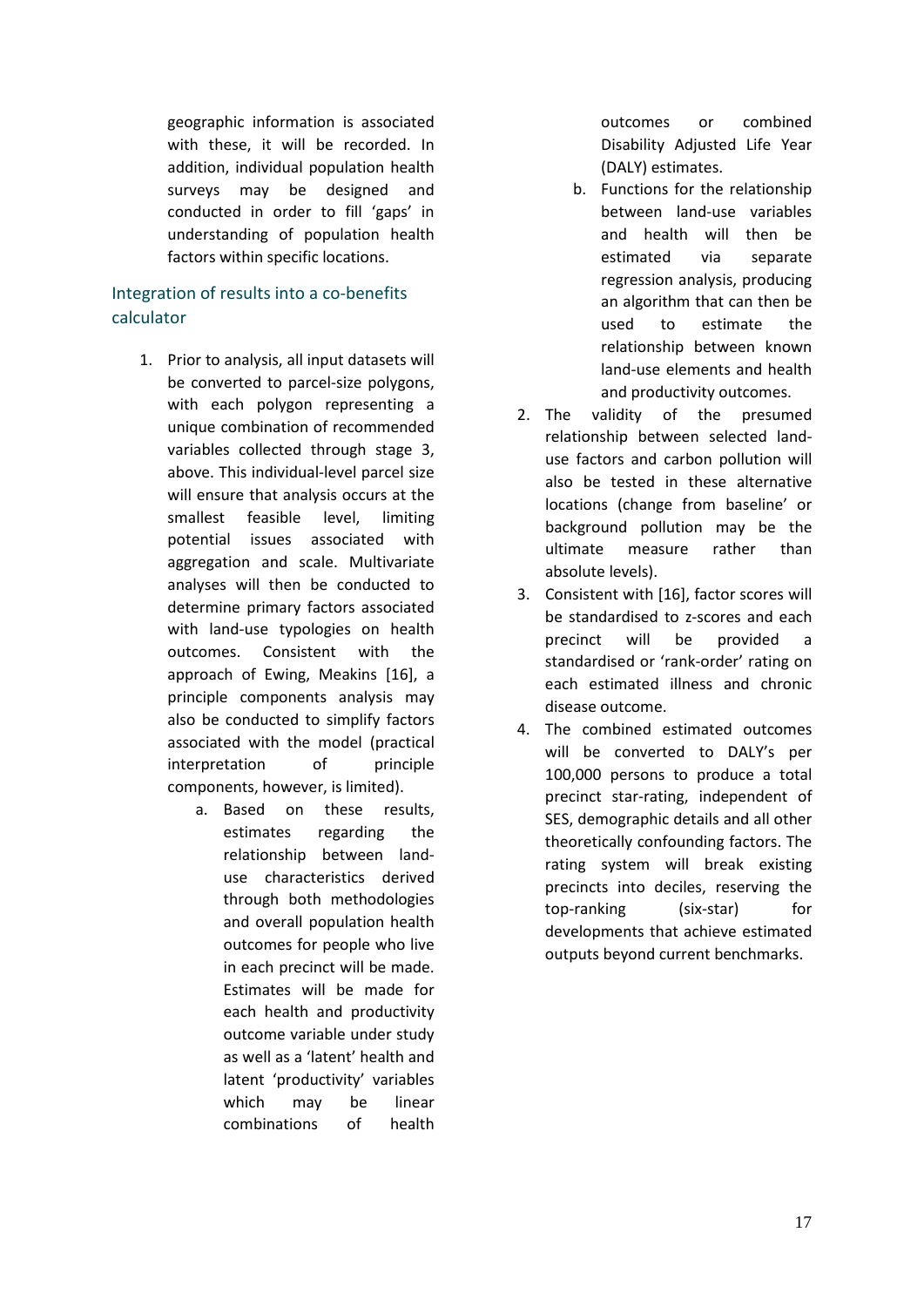

<span id="page-17-0"></span>Figure 4. Simple representation of a parcel allocation with each area containing characteristic independent and dependent variable values used to determine relationships between land-use, planning and health outcomes. Either a small-scale 'fishnet' or individual parcel allocation with specified buffer (smallest land-use scale available) may be used.

#### Interaction and engagement tools

To achieve the dual goals of analysis and community and industry engagement with the co-benefits calculator, it will be important to provide minimal barriers to entry and to make the tool as accessible as possible[\[114\]](#page-25-4). In this regard, the project will learn from existing models implemented in urban planning contexts such as Envision [\[117\]](#page-25-7) and may create 'bolt-on' applications for these existing tools.

Options for further refinement and consideration are discussed below.

To analyse a proposed precinct, planners may be presented with three options. Firstly, a web-based tool could be developed into which known or estimated values associated with proposed precinct across each of the land-use and demographic variables can be entered. This simple, traditional approach would calculate estimates for the proposed precinct across each of the individual health

outcomes as well as an overall, latent health variable.

The individual precinct analysis may also show urban areas of similar performance to that being proposed (e.g., "Your proposed precinct performs like East Brunswick"). Guidance material (potentially contributed by the WA Healthy Active by Design tool [healthyactivebydesign.com.au\)](http://www.healthyactivebydesign.com.au/) for improvements may also be made available.

This tool may not be for analysis, per-se, but could host pre-populated results from the analysis that planners and the public could interact with, demonstrating the likely health outcomes associated with various urban planning scenarios and producing a 'starrating'. Ultimately, the calculator would be hosted on either the CRC website, AURIN, or that of the Melbourne School of Design.

An interactive web-based application may contain two levels of interaction – **Visitor** and **Client**, receiving different levels of service.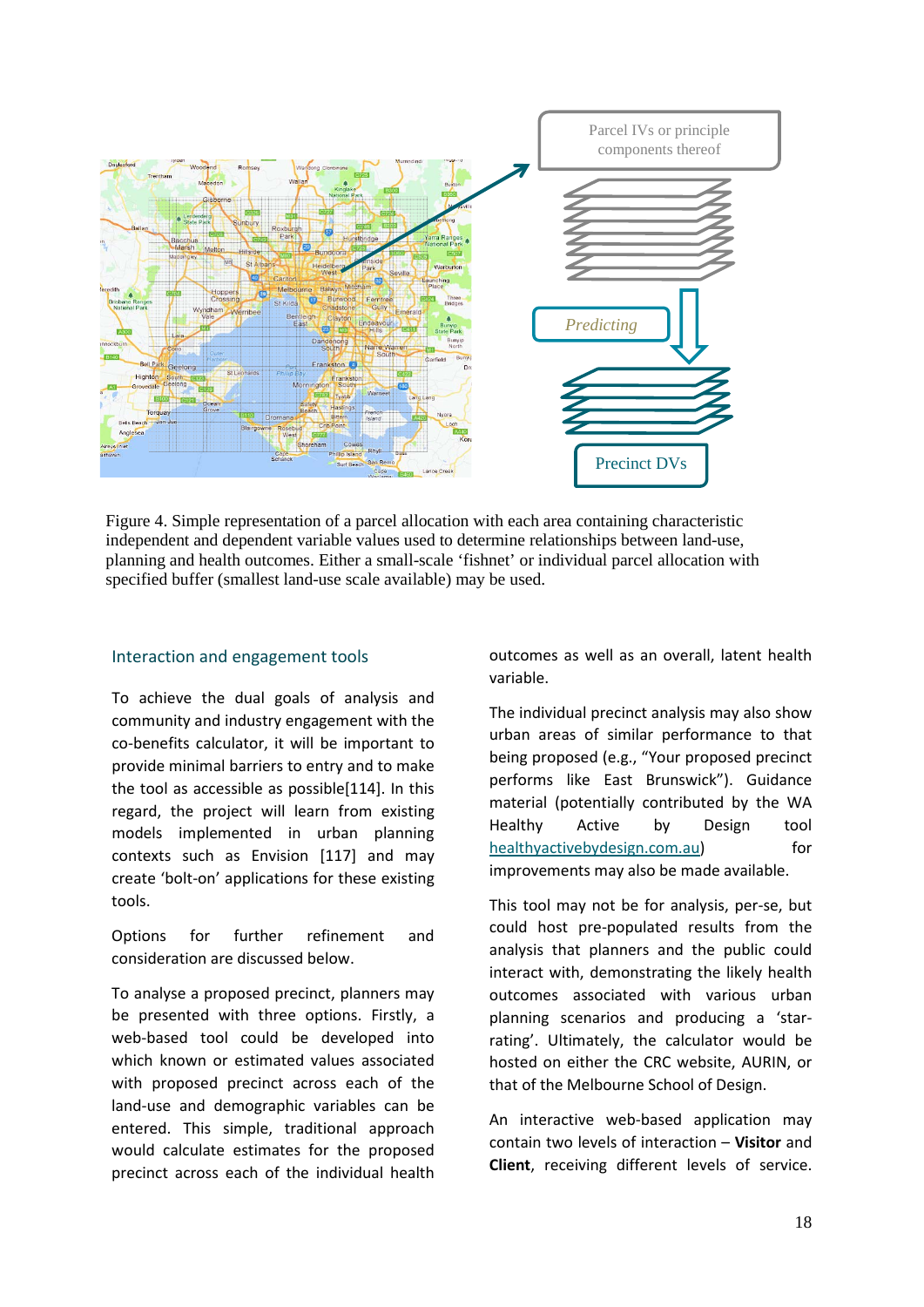Visitors to the site could input their data into the model and receive an 'estimated' starrating of co-benefits across health variables and productivity, comparing the performance of their proposed precinct with that of existing areas. This could be implemented in a simple platform such as Google charts or D3. Clients of the site would not only be able to utilise the Visitor functions, but will be able to input data into the calculator, itself (as opposed to the web-application) to then receive official, verified customised estimates of performance. This functionality could potentially be provided as a fee-based service and will provide developers with an endorsed Low-Carbon CRC 'star-rating' for their development that they can then use for promotion and marketing purposes.

Such dual functionality provides two advantages. Firstly, it would enable lowmaintenance, wide-spread engagement with the basic concepts and functionality of the tool through an accessible, web-based platform. The number and locations of people that interact with the tool could be tracked and traced, as well as the types of precincts that were being proposed and generated. Secondly, it could create a secondary, more formal engagement area, branding and potential accreditation mechanism based on a standardised 'star-rating' system or similar.

# Testing and Evaluating the Performance of the Co-Benefits Calculator in a Range of Existing **Precincts**

Traditionally, the purpose of model validation is to determine whether the predicted outcomes from a modelled scenario accords with real-world events. However, validation in this sense is not always possible – especially in 'what-if' scenarios as is required here. Instead, other validation techniques will be used to ensure models are viewed with sufficient levels of confidence.

The validation of our model will take 3 forms:

- 1. 'Hold-out' samples with known outcomes will be tested for categorisation sensitivity and specificity against estimated outcomes, enabling classification sensitivity and specificity estimates (ROC curves) to be examined.
- 2. 'Expert opinion validation' will be used to test the assumptions of the model with expert groups that may comment on the mechanisms driving the results it produces[\[118\]](#page-25-8).
- 3. Lastly, 'Model replication' will be conducted whereby the outputs of the co-benefits calculator will be compared against models with similar objectives or overlapping subcomponents to ensure inconsistencies are either minimised or understood where identified. For example, under the CRCLCL's [Integrated Carbon](http://www.lowcarbonlivingcrc.com.au/research/program-2-low-carbon-precincts/rp2007-integrated-carbon-metrics-%E2%80%93-multi-scale-life-cycle)  [Metrics](http://www.lowcarbonlivingcrc.com.au/research/program-2-low-carbon-precincts/rp2007-integrated-carbon-metrics-%E2%80%93-multi-scale-life-cycle) project, two precinct carbon calculators to which outcomes may be compared: 1) the [PIM carbon app,](http://pim.mutopia.com.au/login) and; 2) UniSA precinct C model.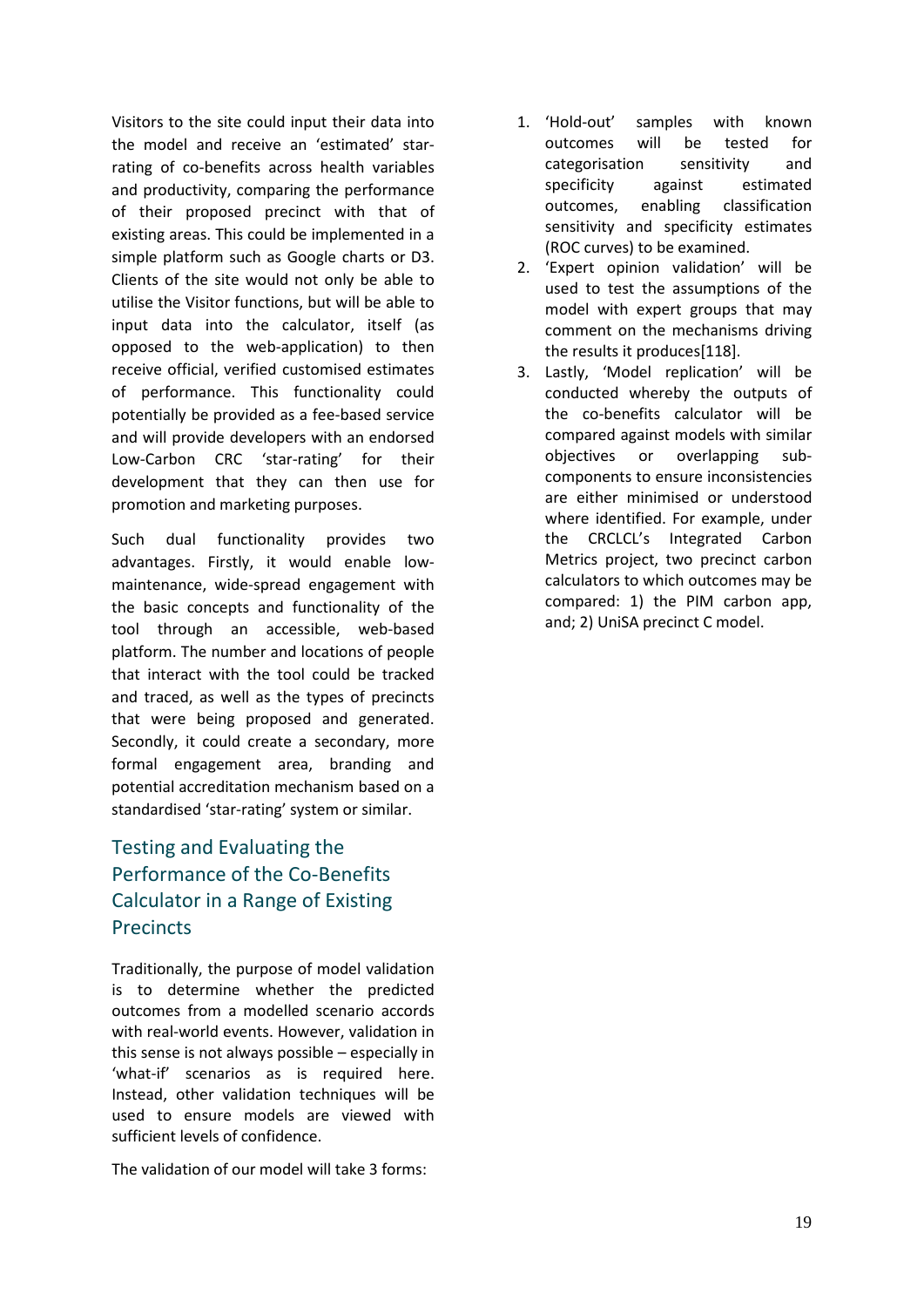### **Conclusions**

The model approach proposed here is truly interdisciplinary. Based on existing epidemiological and public health evidence, it attempts to draw these together with disciplines of urban planning, spatial science, engineering, and public health. It is a reflection of the interdisciplinary team contributing to the Low Carbon Living Co-Benefits calculator that these perspectives are to be incorporated.

The project is ambitious, however project team members are confident that each stage and step is achievable. To our knowledge, the types of inputs, outcomes, and analyses being proposed within a single model such as this have not previously been attempted.

The project must balance important requirements of methodological purity and pragmatism. Investigators must be satisfied that the exercise is robust and produces valid information. Meanwhile, users must be satisfied that the tool is useful and engaging. Success of this project will be measured by the extent to which the project achieves both aims.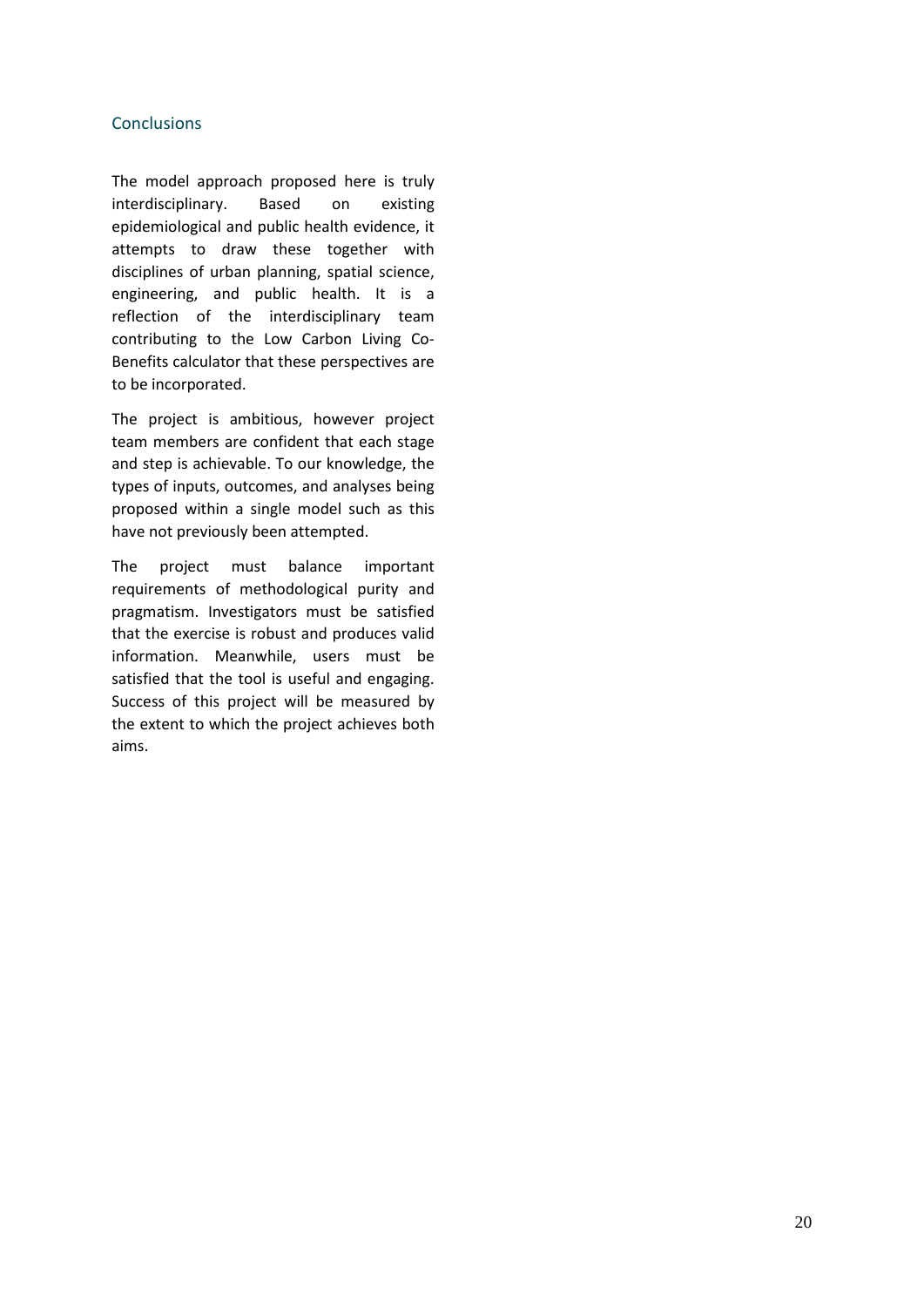# References

- <span id="page-20-17"></span>1. Giles-Corti, B., et al., *City planning and population health: a global challenge.* The Lancet.
- <span id="page-20-18"></span>2. Stevenson, M., et al., *Land use, transport, and population health: estimating the health benefits of compact cities.* The Lancet, 2016.
- <span id="page-20-0"></span>3. Division, U.N.D.o.E.a.S.A.P., *World urbanization prospects. 2014 revision, Highlights.* 2014, New York: United Nations.
- <span id="page-20-1"></span>4. Bai, X., et al., *Health and wellbeing in the changing urban environment: complex challenges, scientific responses, and the way forward.* Current Opinion in Environmental Sustainability, 2012. **4**(4): p. 465-472.
- <span id="page-20-2"></span>5. Council of Australian Governments, *Review of capital city strategic planning systems*, C.o.A. Governments, Editor. 2011.
- <span id="page-20-3"></span>6. McCormick, K., et al., *Advancing sustainable urban transformation.* Journal of Cleaner Production, 2013. **50**: p. 1-11.
- <span id="page-20-4"></span>7. Newton, P.W., *Regenerating cities: technological and design innovation for Australian suburbs.* Building Research & Information, 2013. **41**(5): p. 575-588.
- <span id="page-20-5"></span>8. Sallis, J.F., et al., *Active transportation and physical activity: opportunities for collaboration on transportation and public opportunities health research.* Transportation Research Part a-Policy and Practice, 2004. **38**(4): p. 249-268.
- <span id="page-20-6"></span>9. Currie, G. and Z. Senbergs. *Exploring forced car ownership in metropolitan Melbourne*. in *30th Australasian Transport Research Forum*. 2007.
- <span id="page-20-7"></span>10. Trubka, R., P. Newman, and D. Bilsborough, *The costs of urban sprawl: physical activity links to healthcare costs and productivity.* Environment Design Guide, 2010. **85**: p. 1-13.
- <span id="page-20-8"></span>11. British Medical Association, *Healthy transport equals healthy lives.* 2012.
- <span id="page-20-9"></span>12. Solatani, A. and F. Primerano, *The travel effects of community design*, in *Australasian Transport Research Forum*. 2005.
- <span id="page-20-10"></span>13. Stevenson, M., K. Jamrozik, and J. Spittle, *A Case-Control Study of Traffic Risk-Factors and Child Pedestrian Injury.* International Journal of Epidemiology, 1995. **24**(5): p. 957— 964.
- <span id="page-20-11"></span>14. Borrell, L.N., et al., *Neighbourhood characteristics and mortality in the Atherosclerosis Risk in Communities Study.* Int J Epidemiol, 2004. **33**(2): p. 398-407.
- <span id="page-20-12"></span>15. Jackson, G.P., *Asthma Mortality by Neighborhood of Domicile.* New Zealand Medical Journal, 1988. **101**(854): p. 593-595.
- <span id="page-20-13"></span>16. Ewing, R., et al., *Relationship between urban sprawl and physical activity, obesity, and morbidity - Update and refinement.* Health & Place, 2014. **26**: p. 118-126.
- <span id="page-20-14"></span>17. Frank, L.D., et al., *Many pathways from land use to health: associations between neighborhood walkability and active transportation, body mass index, and air quality.* Journal of the American Planning Association, 2006. **72**(1): p. 75-87.
- 18. Lopez, R., *Urban sprawl and risk for being overweight or obese.* American Journal of Public Health, 2004. **94**(9): p. 1574-1579.
- 19. Li, F., et al., *Built environment, adiposity, and physical activity in adults aged 50–75.* American journal of preventive medicine, 2008. **35**(1): p. 38-46.
- <span id="page-20-15"></span>20. Carlson, J.A., et al., *Interactions between psychosocial and built environment factors in explaining older adults' physical activity.* Prev Med, 2012. **54**(1): p. 68-73.
- <span id="page-20-16"></span>21. Frank, L.D. and G. Pivo, *Impacts of mixed use and density on utilisation of three modes of travel: Single occupant vehicle, transit, and walking.* Transportation Research Record, 1994. **1466**: p. 44-52.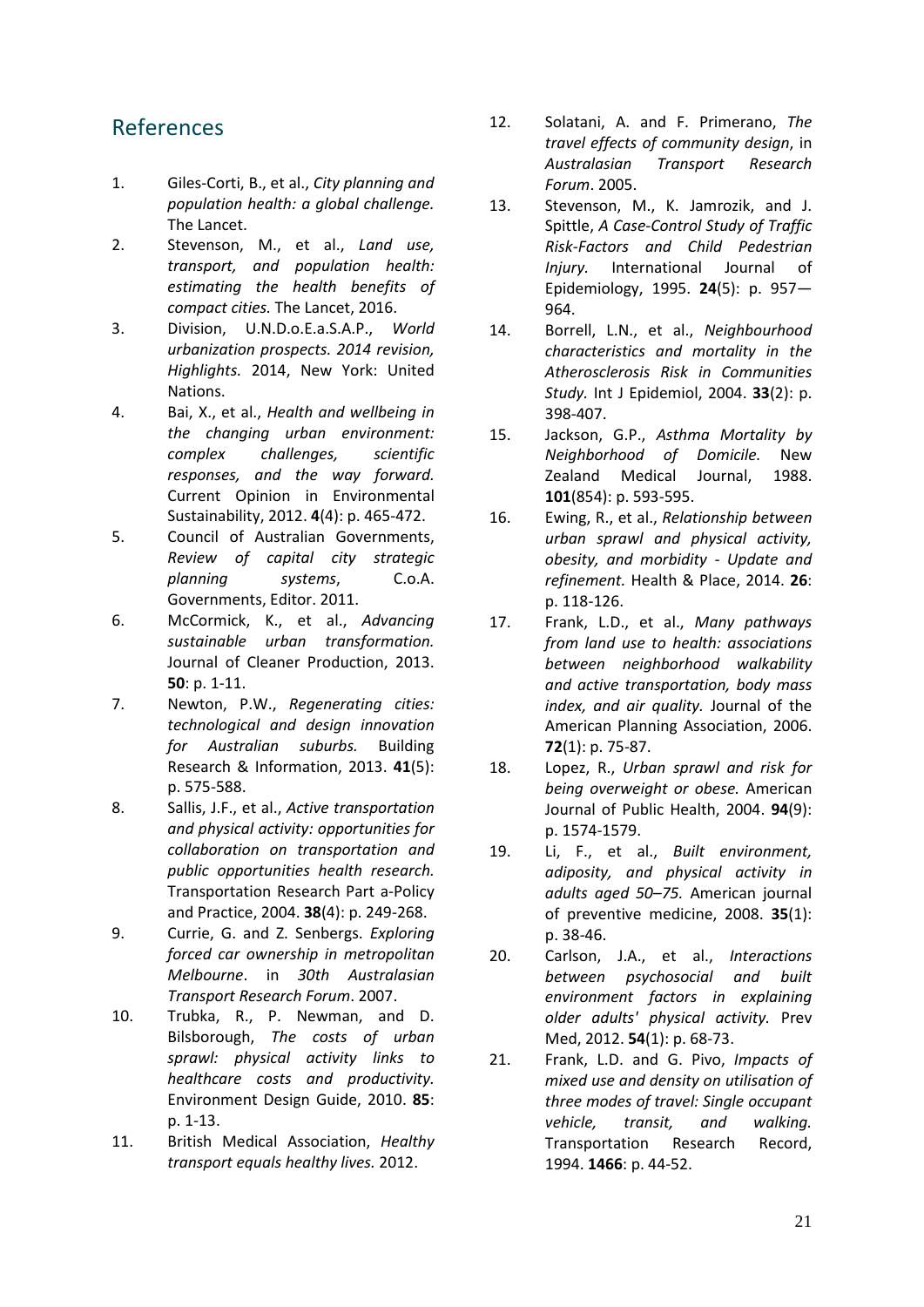- 22. Charreire, H., et al., *Identifying built environmental patterns using cluster analysis and GIS: Relationships with walking, cycling and body mass index in French adults.* Int J Behav Nutr Phys Act, 2012. **9**: p. 59.
- 23. Christian, H.E., et al., *How important is the land use mix measure in understanding walking behaviour? Results from the RESIDE study.* Int J Behav Nutr Phys Act, 2011. **8**: p. 55.
- <span id="page-21-0"></span>24. Ewing, R. and R. Cervero, *Travel and the built environment - A synthesis*, in *Land Development and Public Involvement in Transportation: Planning and Administration*. 2001. p. 87-114.
- <span id="page-21-1"></span>25. Ewing, R. and R. Cervero, *Travel and the Built Environment.* J Am Plann Assoc, 2010. **76**(3): p. 265-294.
- 26. Van Cauwenberg, J., et al., *Physical environmental factors related to walking and cycling in older adults: the Belgian aging studies.* BMC Public Health, 2012. **12**: p. 142.
- 27. Daniels, R. and C. Mulley, *Explaining walking distance to public transport: the dominance of public transport supply*, in *World Symposium on Transport and Land Use Research*. 2011: Whistler, Canada.
- <span id="page-21-2"></span>28. Adams, M.A., et al., *Neighborhood environment profiles related to physical activity and weight status: a latent profile analysis.* Preventative Medicine, 2011. **52**(5): p. 326-31.
- <span id="page-21-3"></span>29. Lee, C. and A.V. Moudon, *Neighbourhood design and physical activity.* Building Research & Information, 2008. **36**(5): p. 395-411.
- 30. Saelens, B.E., J.F. Sallis, and L.D. Frank, *Environmental correlates of walking and cycling: Findings from the transportation, urban design, and planning literatures.* Annals of Behavioural Medicine, 2003. **25**(2): p. 80-91.
- 31. Saelens, B.E., et al., *Neighborhoodbased differences in physical activity: An environmental scale evaluation.*

American Journal of Public Health, 2003. **93**(9): p. 1552-1558.

- <span id="page-21-4"></span>32. Brown, B.B., et al., *Mixed land use and walkability: Variations in land use measures and relationships with BMI, overweight, and obesity.* Health Place, 2009. **15**(4): p. 1130-41.
- 33. Bungum, T.J., et al., *Prevalence and Correlates of Walking and Biking to School Among Adolescents.* Journal of Community Health, 2009. **34**(2): p. 129-134.
- <span id="page-21-5"></span>34. Cao, X., P.L. Mokhtarian, and S.L. Handy, *The relationship between the built environment and nonwork travel: A case study of Northern California.* Transportation Research Part A-Policy and Practice, 2009. **43**(5): p. 548-559.
- <span id="page-21-9"></span>35. Ewing, R., et al., *Relationship between urban sprawl and physical activity, obesity and morbidity* American Journal of Health Promotion, 2003. **18**(1): p. 47-57.
- 36. Frank, L.D., et al., *Healthy aging and where you live: Community design relationships with physical activity in older Americans.* Journal of Physical Acitvity and Health, 2010. **7(Supp 1)**: p. S82-s90.
- <span id="page-21-6"></span>37. Frank, L.D., et al., *Stepping towards causation: do built environments or neighborhood and travel preferences explain physical activity, driving, and obesity?* Soc Sci Med, 2007. **65**(9): p. 1898-914.
- 38. Frank, L.D., et al., *Many pathways from land use to health.* Journal of the American Planning Association, 2006. **72**(1): p. 75-87.
- <span id="page-21-8"></span>39. Fraser, S.D.S. and K. Lock, *Cycling for transport and public health: a systematic review of the effect of the environment on cycling.* European Journal of Public Health, 2011. **21**(6): p. 738-743.
- 40. Gim, T.-H.T., *A meta-analysis of the relationship between density and travel behavior.* Transportation, 2011. **39**(3): p. 491-519.
- <span id="page-21-7"></span>41. Haixiao, P., S. Qing, and Z. Ming, *Influence of Urban Form on Travel*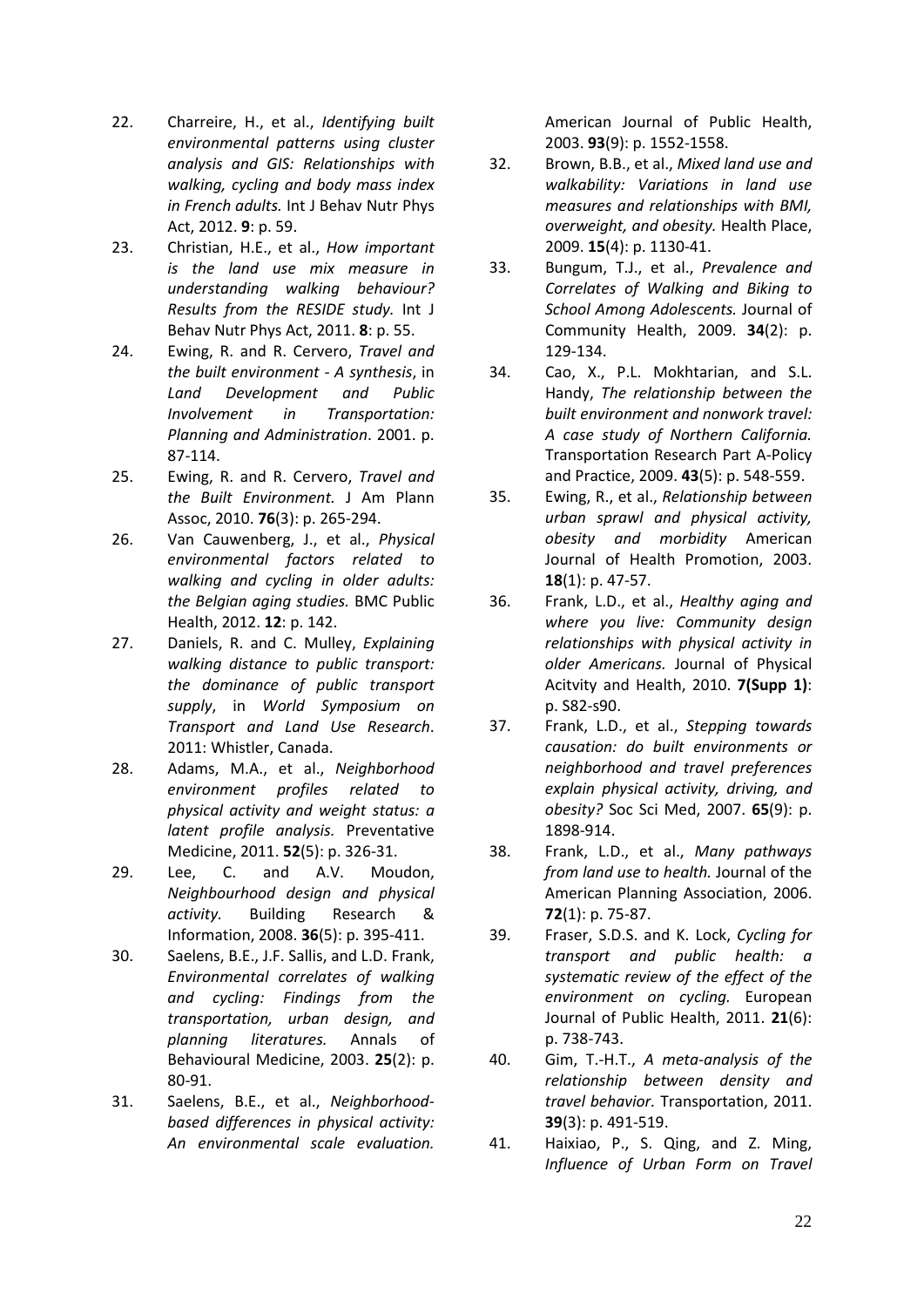*Behaviour in Four Neighbourhoods of Shanghai.* Urban Studies, 2009. **46**(2): p. 275-294.

- 42. Parsons Brinkerhoff Quade and Douglas Inc., *TCRP research results digest: An evaluation of the relationship between transit and urban form*. 1995.
- 43. Giles-Corti, B. and R.J. Donovan, *The relative influence of individual, social and physical environment determinants of physical activity.* Social Science & Medicine, 2002. **54**(12): p. 1793-1812.
- <span id="page-22-0"></span>44. Moudon, A.V., et al., *Cycling and the built environment, a US perspective.* Transportation Research Part D: Transport and Environment, 2005. **10**(3): p. 245-261.
- 45. Pucher, J., J. Dill, and S. Handy, *Infrastructure, programs, and policies to increase bicycling: an international review.* Prev Med, 2010. **50 Suppl 1**: p. S106-25.
- <span id="page-22-1"></span>46. Cervero, R. and K. Kockelman, *Travel demand and the 3Ds: Density, diversity, and design.* Transportation Research Part D-Transport and Environment, 1997. **2**(3): p. 199-219.
- <span id="page-22-2"></span>47. Frank, L.D., M.A. Andresen, and T.L. Schmid, *Obesity relationships with community design, physical activity, and time spent in cars.* Am J Prev Med, 2004. **27**(2): p. 87-96.
- 48. Giles-Corti, B., et al., *Encouraging Walking for Transport and Physical Activity in Children and Adolescents How Important is the Built Environment?* Sports Medicine, 2009. **39**(12): p. 995-1009.
- 49. Cerin, E., et al., *Destinations that matter: associations with walking for transport.* Health Place, 2007. **13**(3): p. 713-24.
- <span id="page-22-3"></span>50. Boarnet, M.G., et al., *Evaluation of the California Safe Routes to School legislation: urban form changes and children's active transportation to school.* Am J Prev Med, 2005. **28**(2 Suppl 2): p. 134-40.
- <span id="page-22-4"></span>51. Garrard, J., G. Rose, and S.K. Lo, *Promoting transportation cycling for women: the role of bicycle infrastructure.* Prev Med, 2008. **46**(1): p. 55-9.
- <span id="page-22-5"></span>52. Cerin, E., E. Leslie, and N. Owen, *Explaining socio-economic status differences in walking for transport: an ecological analysis of individual, social and environmental factors.* Soc Sci Med, 2009. **68**(6): p. 1013-20.
- <span id="page-22-6"></span>53. Santos, M.S., et al., *Sociodemographic and perceived environmental correlates of walking in Portuguese adults--a multilevel analysis.* Health Place, 2009. **15**(4): p. 1094-9.
- <span id="page-22-7"></span>54. Elvik, R., *The handbook of road safety measures*. 2nd Edition. ed. 2009, Bingley, UK: Emerald.
- <span id="page-22-8"></span>55. World Health Organisation, *Global status report on road safety*. 2013, WHO Press: Luxembourg.
- <span id="page-22-9"></span>56. Elvik, R., *The non-linearity of risk and the promotion of environmentally sustainable transport.* Accid Anal Prev, 2009. **41**(4): p. 849-55.
- <span id="page-22-12"></span>57. Jacobsen, P.L., *Safety in numbers: more walkers and bicyclists, safer walking and bicycling.* Inj Prev, 2003. **9**(3): p. 205-9.
- 58. Bhalla, K., et al., *A risk-based method for modeling traffic fatalities.* Risk Anal, 2007. **27**(1): p. 125-36.
- <span id="page-22-10"></span>59. Ainsworth, B.E., et al., *2011 Compendium of Physical Activities: a second update of codes and MET values.* Med Sci Sports Exerc, 2011. **43**(8): p. 1575-81.
- <span id="page-22-11"></span>60. Warburton, D.E., C.W. Nicol, and S.S. Bredin, *Health benefits of physical activity: the evidence.* CMAJ, 2006. **174**(6): p. 801-9.
- 61. Lee, C.D., S.N. Blair, and A.S. Jackson, *Cardiorespiratory fitness, body composition, and all-cause and cardiovascular disease mortality in men.* Am J Clin Nutr, 1999. **69**(3): p. 373-80.
- 62. Mora, S., et al., *Physical activity and reduced risk of cardiovascular events:*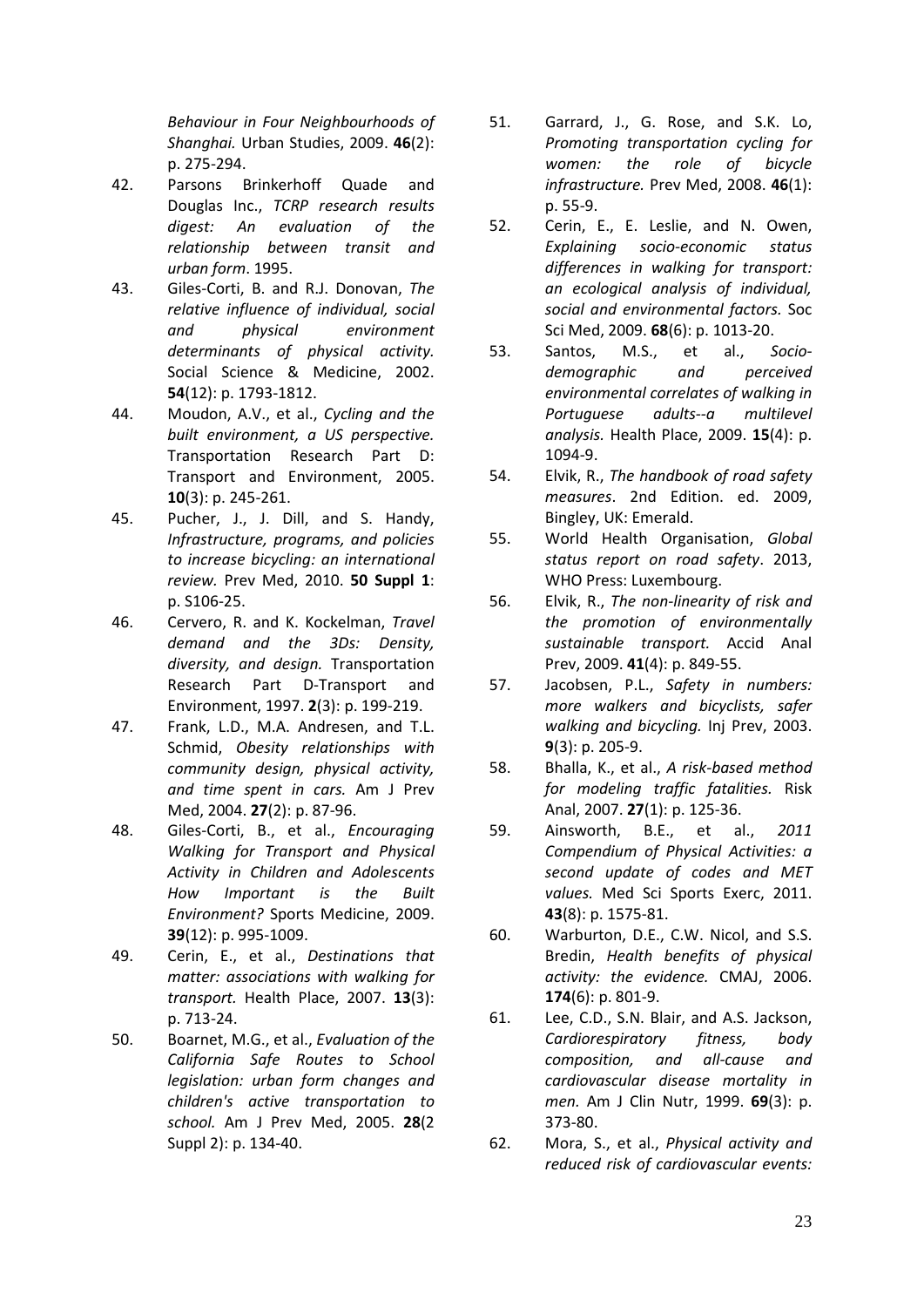*potential mediating mechanisms.* Circulation, 2007. **116**(19): p. 2110-8.

- 63. Hamer, M. and Y. Chida, *Active commuting and cardiovascular risk: a meta-analytic review.* Prev Med, 2008. **46**(1): p. 9-13.
- 64. Weinstein Ar, S.H.D.L.I. and et al., *Relationship of physical activity vs body mass index with type 2 diabetes in women.* Jama, 2004. **292**(10): p. 1188-1194.
- 65. InterAct, C., et al., *Physical activity reduces the risk of incident type 2 diabetes in general and in abdominally lean and obese men and women: the EPIC-InterAct Study.* Diabetologia, 2012. **55**(7): p. 1944-52.
- 66. Woodcock, J., M. Givoni, and A.S. Morgan, *Health impact modelling of active travel visions for England and Wales using an Integrated Transport and Health Impact Modelling Tool (ITHIM).* PLoS One, 2013. **8**(1): p. e51462.
- 67. Frank, L.D. and P. Engelke, *How land use and transportation systems impact public health: A literature review of the relationship between physical activity and built form*.
- <span id="page-23-0"></span>68. Murray, C.J., et al., *Disability-adjusted life years (DALYs) for 291 diseases and injuries in 21 regions, 1990-2010: a systematic analysis for the Global Burden of Disease Study 2010.* Lancet, 2012. **380**(9859): p. 2197-223.
- <span id="page-23-1"></span>69. Colvile, R.N., et al., *The transport sector as a source of air pollution.* Atmospheric Environment, 2001. **35**(9): p. 1537-1565.
- <span id="page-23-2"></span>70. Janssen, N.A., et al., *Black carbon as an additional indicator of the adverse health effects of airborne particles compared with PM10 and PM2.5.* Environ Health Perspect, 2011. **119**(12): p. 1691-9.
- <span id="page-23-3"></span>71. Guttikunda, S.K. and R. Goel, *Health impacts of particulate pollution in a megacity—Delhi, India.* Environmental Development, 2012(0).
- 72. Guttikunda, S.K. and P. Jawahar, *Road Transport in India 2010-30: Emissions, pollutions and health impacts*. 2012.
- 73. Atkinson, R.W., et al., *Long-term exposure to outdoor air pollution and incidence of cardiovascular diseases.* Epidemiology, 2013. **24**(1): p. 44-53.
- 74. Atkinson, R.W., et al., *Urban ambient particle metrics and health: a timeseries analysis.* Epidemiology, 2010. **21**(4): p. 501-11.
- 75. Ostro, B., et al., *The Effects of Particulate Matter Sources on Daily Mortality: A Case-Crossover Study of Barcelona, Spain.* Environmental Health Perspectives, 2011. **119**(12): p. 1781-1787.
- 76. Wong, C.M., et al., *Public Health and Air Pollution in Asia (PAPA): a multicity study of short-term effects of air pollution on mortality.* Environ Health Perspect, 2008. **116**(9): p. 1195-202.
- <span id="page-23-4"></span>77. Briggs, D.J., et al., *Effects of travel mode on exposures to particulate air pollution.* Environ Int, 2008. **34**(1): p. 12-22.
- <span id="page-23-5"></span>78. Hankey, S., J.D. Marshall, and M. Brauer, *Health impacts of the built environment: within-urban variability in physical inactivity, air pollution, and ischemic heart disease mortality.* Environ Health Perspect, 2012. **120**(2): p. 247-53.
- <span id="page-23-6"></span>79. Mooren, L., R. Grzebieta, and S. Job. *Safe system–comparisons of this approach in Australia*. in *Australasian College of Road Safety National Conference, Melbourne*. 2011.
- <span id="page-23-7"></span>80. Development, W.H.O.C.f.H. and W.H. Organization, *Hidden Cities: unmasking and overcoming health inequities in urban settings*. 2010: World Health Organization.
- <span id="page-23-8"></span>81. Bettencourt, L.M., et al., *Growth, innovation, scaling, and the pace of life in cities.* Proc Natl Acad Sci U S A, 2007. **104**(17): p. 7301-6.
- <span id="page-23-9"></span>82. Bettencourt, L. and G. West, *A unified theory of urban living.* Nature, 2010. **467**(7318): p. 912-913.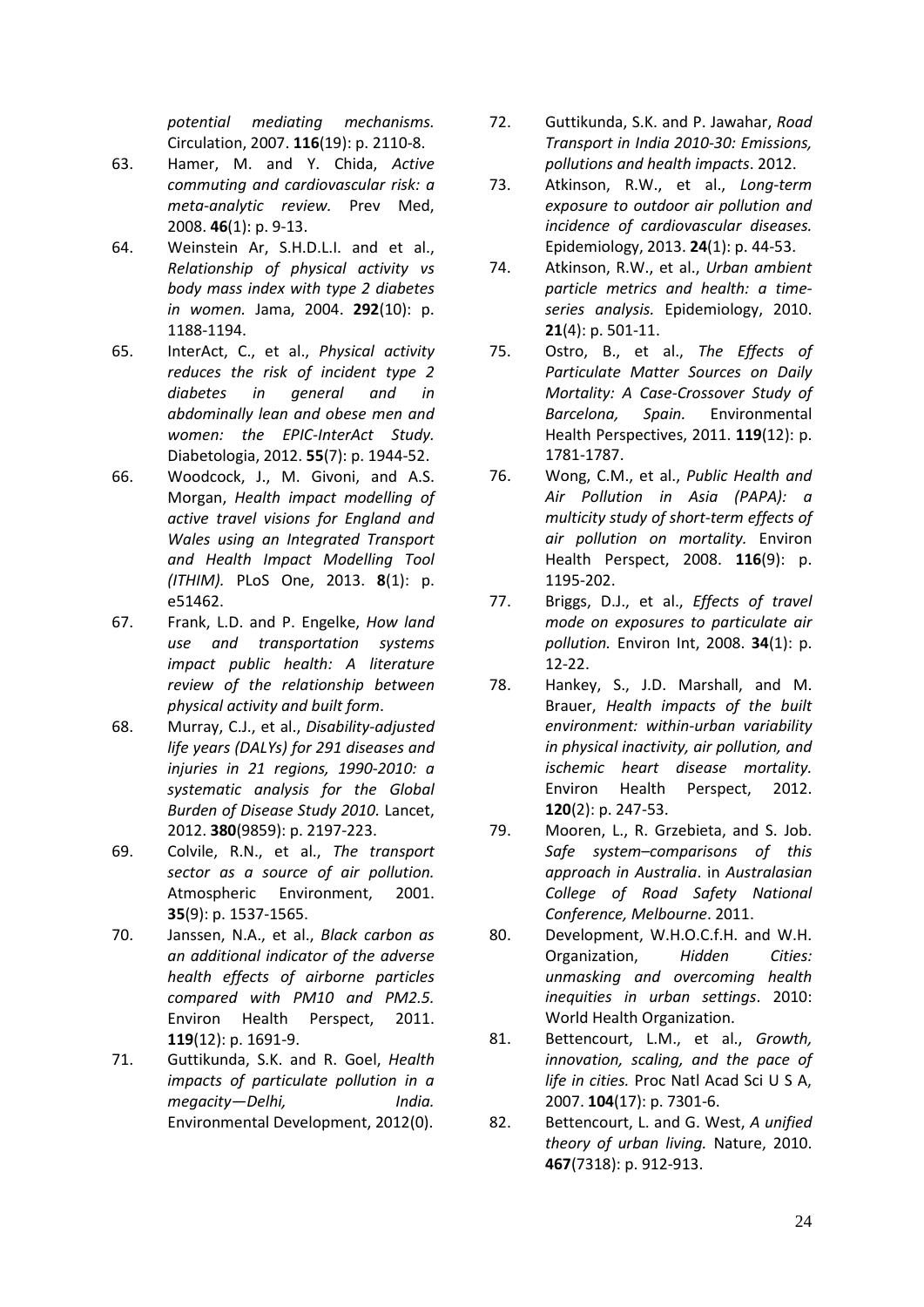- <span id="page-24-0"></span>83. Newton, P. and S. Glackin, *Regenerating Cities.* Instruments of Planning: Tensions and Challenges for More Equitable and Sustainable Cities, 2015: p. 170.
- <span id="page-24-1"></span>84. Newton, P., et al., *Performance Assessment of Urban Precinct Design: A Scoping Study*. 2016, Swinburne University: Melbourne.
- <span id="page-24-2"></span>85. Giles-Corti, B., et al., *Increasing walking: How important is distance to, attractiveness, and size of public open space?* American Journal of Preventive Medicine, 2005. **28**(2, Supplement 2): p. 169-176.
- <span id="page-24-3"></span>86. Bassett, D.R., Jr., et al., *Walking, cycling, and obesity rates in Europe, North America, and Australia.* J Phys Act Health, 2008. **5**(6): p. 795-814.
- 87. Berke, E.M., et al., *Association of the built environment with physical activity and obesity in older persons.* American Journal of Public Health, 2007. **97**(3): p. 486-92.
- 88. Booth, K.M., M.M. Pinkston, and W.S. Poston, *Obesity and the built environment.* J Am Diet Assoc, 2005. **105**(5 Suppl 1): p. S110-7.
- 89. de Nazelle, A., et al., *Improving health through policies that promote active travel: A review of evidence to support integrated health impact assessment.* Environment International, 2011. **37**(4): p. 766-77.
- 90. Feng, J., et al., *The built environment and obesity: a systematic review of the epidemiologic evidence.* Health Place, 2010. **16**(2): p. 175-90.
- 91. Mitchell, C., G. Cowburn, and C. Foster, *Assessing the options for local government to use legal approaches to combat obesity in the UK: putting theory into practice.* Obesity Reviews, 2011. **12**(8): p. 660-667.
- 92. Pucher, J., et al., *Walking and cycling to health: a comparative analysis of city, state, and international data.* American Journal of Public Health, 2010. **100**(10): p. 1986-92.
- 93. Williams, A.J., et al., *A systematic review of associations between the*

*primary school built environment and childhood overweight and obesity.* Health Place, 2012. **18**(3): p. 504-14.

- 94. Zick, C.D., et al., *Running to the store? The relationship between neighborhood environments and the risk of obesity.* Soc Sci Med, 2009. **69**(10): p. 1493-500.
- <span id="page-24-4"></span>95. Douglas, M.J., et al., *Are cars the new tobacco?* Journal of Public Health, 2011. **33**(2): p. 160-169.
- <span id="page-24-5"></span>96. Hoehner, C.M., et al., *Association between neighborhood walkability, cardiorespiratory fitness and bodymass index.* Soc Sci Med, 2011. **73**(12): p. 1707-16.
- <span id="page-24-6"></span>97. Woodcock, J., et al., *Energy and transport.* Lancet, 2007. **370**(9592): p. 1078-88.
- <span id="page-24-7"></span>98. Mindell, J. and M. Joffe, *Predicted health impacts of urban air quality management.* Journal of Epidemiology and Community Health, 2004. **58**(2): p. 103-113.
- 99. Chen, C., et al., *A case study predicting environmental impacts of urban transport planning in China.* Environ Monit Assess, 2009. **157**(1-4): p. 169-77.
- 100. Chen, H., A. Namdeo, and M. Bell, *Classification of road traffic and roadside pollution concentrations for assessment of personal exposure.* Environmental Modelling & Software, 2008. **23**(3): p. 282-287.
- 101. Colvile, R.N., et al., *Sustainable development of urban transport systems and human exposure to air pollution.* Science of the Total Environment, 2004. **334**: p. 481-487.
- 102. Franchini, M. and P.M. Mannucci, *Air pollution and cardiovascular disease.* Thromb Res, 2012. **129**(3): p. 230-4.
- 103. Frank, L.D., *Multiple Impacts of the Built Environment on Public Health: Walkable Places and the Exposure to Air Pollution.* International Regional Science Review, 2005. **28**(2): p. 193- 216.
- 104. Fuks, K., et al., *Long-Term Urban Particulate Air Pollution, Traffic Noise,*